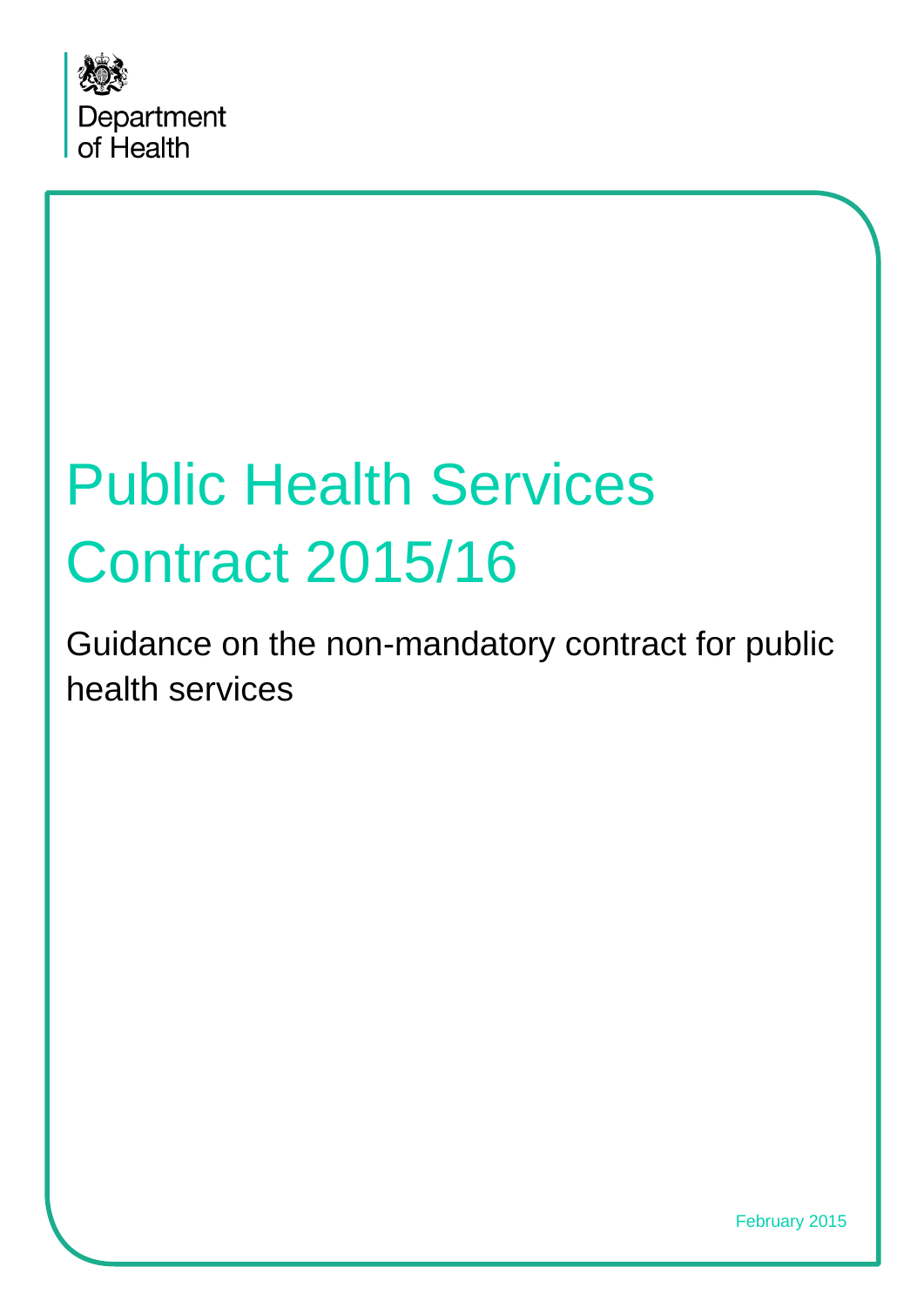|                                                                           | <b>Title: Public Health Services Contract 2015/16</b>             |
|---------------------------------------------------------------------------|-------------------------------------------------------------------|
|                                                                           | Guidance on the non-mandatory contract for public health services |
|                                                                           |                                                                   |
|                                                                           | Author: PHID/PHPSU/ 101001                                        |
|                                                                           | <b>Document Purpose: Guidance</b>                                 |
|                                                                           |                                                                   |
|                                                                           | <b>Publication date: 13 February 2015</b>                         |
|                                                                           |                                                                   |
| <b>Target audience: Directors of PH and Local Authority Commissioners</b> |                                                                   |
|                                                                           |                                                                   |
|                                                                           |                                                                   |
|                                                                           |                                                                   |
|                                                                           | <b>Contact details:</b>                                           |
|                                                                           | Public Health Policy and Strategy Unit                            |
|                                                                           | Department of Health                                              |
|                                                                           | <b>Quarry House</b>                                               |
|                                                                           | Leeds                                                             |
|                                                                           | $\sim$ $\sim$ $\sim$ $\sim$                                       |

LS2 7UE

 $\mathbf{I}$ 

[publichealthcommissioning@dh.gsi.gov.uk](mailto:publichealthcommissioning@dh.gsi.gov.uk)

You may re-use the text of this document (not including logos) free of charge in any format or medium, under the terms of the Open Government Licence. To view this licence, visit [www.nationalarchives.gov.uk/doc/open-government-licence/](http://www.nationalarchives.gov.uk/doc/open-government-licence/)

© Crown copyright

Published to gov.uk, in PDF format only.

[www.gov.uk/dh](http://www.gov.uk/dh)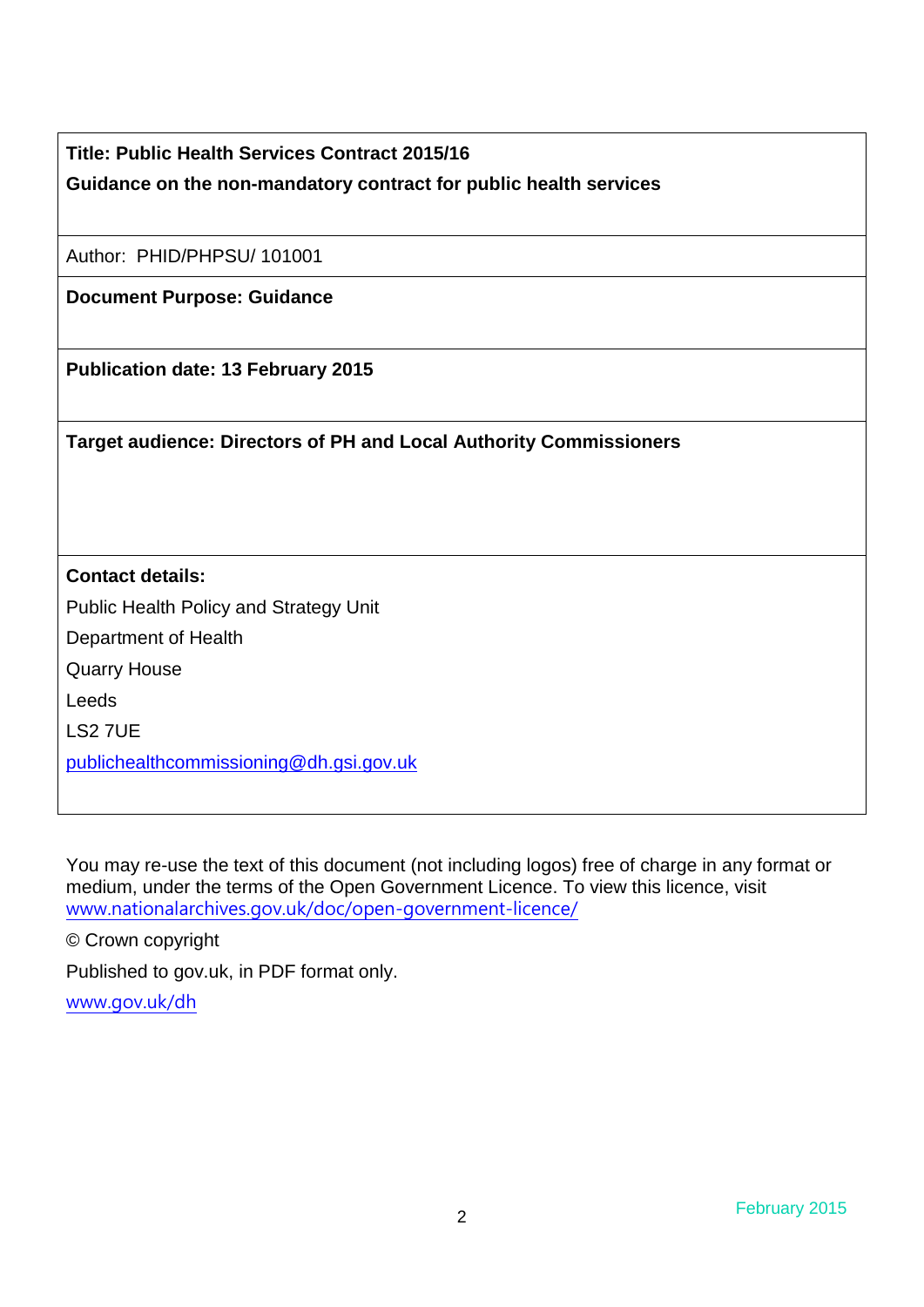# Public Health Services **Contract**

# Guidance on the non-mandatory contract for public health services

**Prepared by Public Health Policy and Strategy Unit, Department of Health**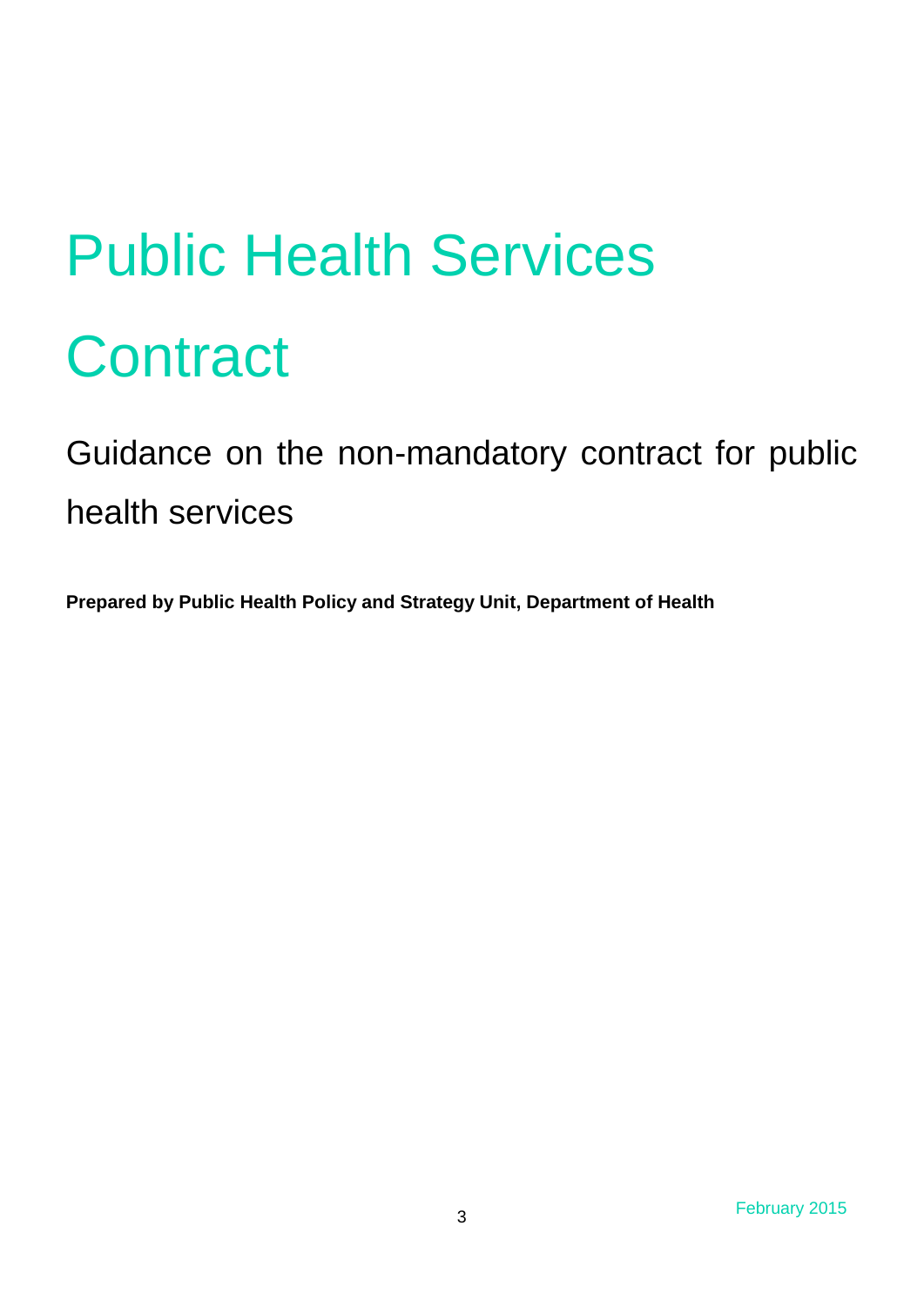## **Contents**

| <b>Executive summary</b>               | 5       |
|----------------------------------------|---------|
| <b>Introduction</b>                    | 6       |
| <b>Public Health Services Contract</b> | 8       |
| <b>How to use the Contract</b>         | 11      |
| <b>Services</b>                        | 15      |
| Quality                                | 18      |
| <b>Payment and Price</b>               | $22 \,$ |
| <b>Contract Controls</b>               | $25\,$  |
| <b>Information requirements</b>        | 28      |
| <b>Standard legal clauses</b>          | 32      |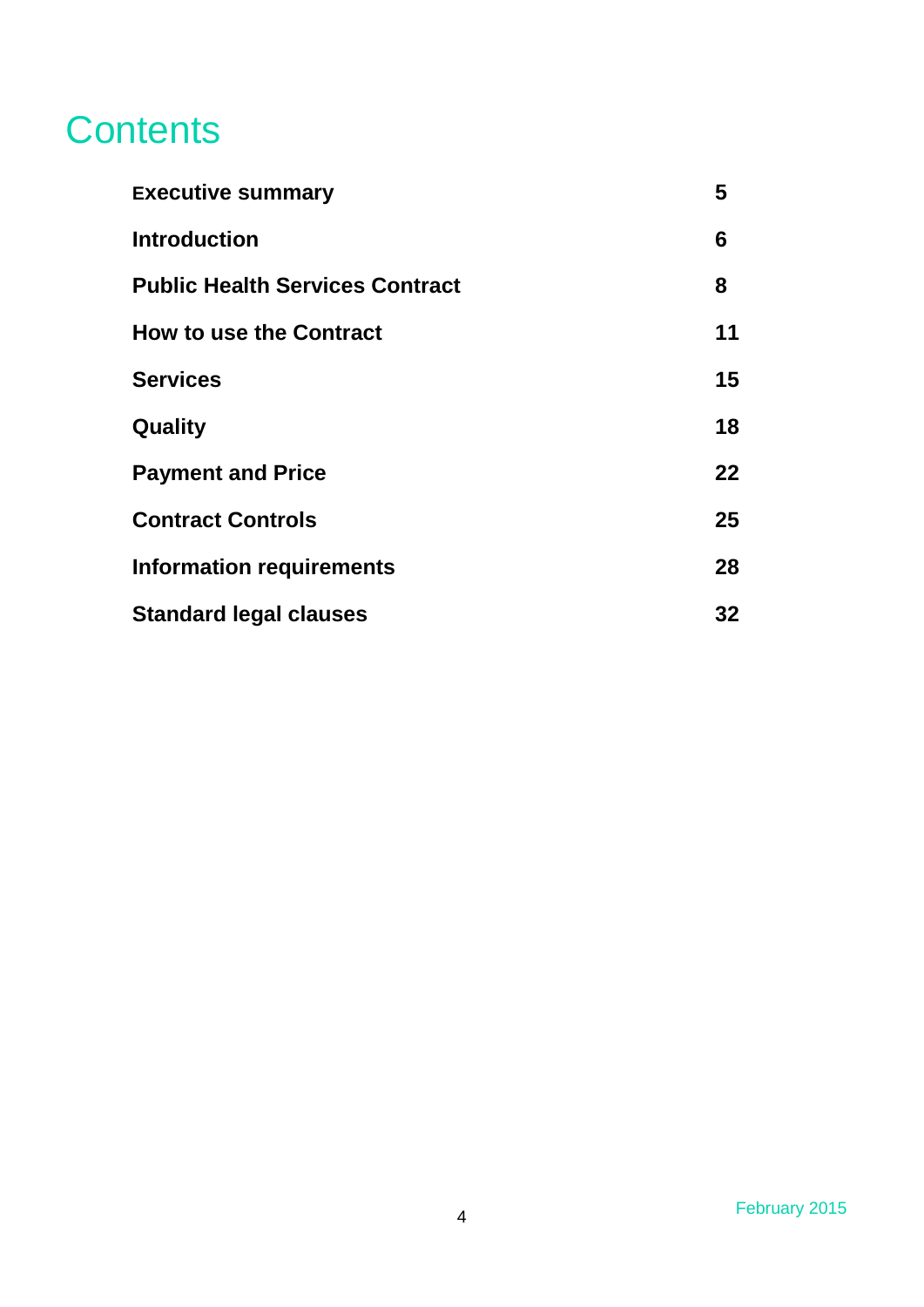# Executive summary

This document provides guidance to support implementation of the public health services contract which can be used by local authorities when commissioning services to deliver their new public health functions from April 2013. It provides an explanation of key contract clauses and offers guidance on completion of the contract.

The public health services contract is non-mandatory – local authorities can choose to use it if they wish to do so. If the contract is used it should be legally binding between the parties.

The contract was first developed in 2013/14 and was last updated by the Department of Health, working closely with local government and public health professionals.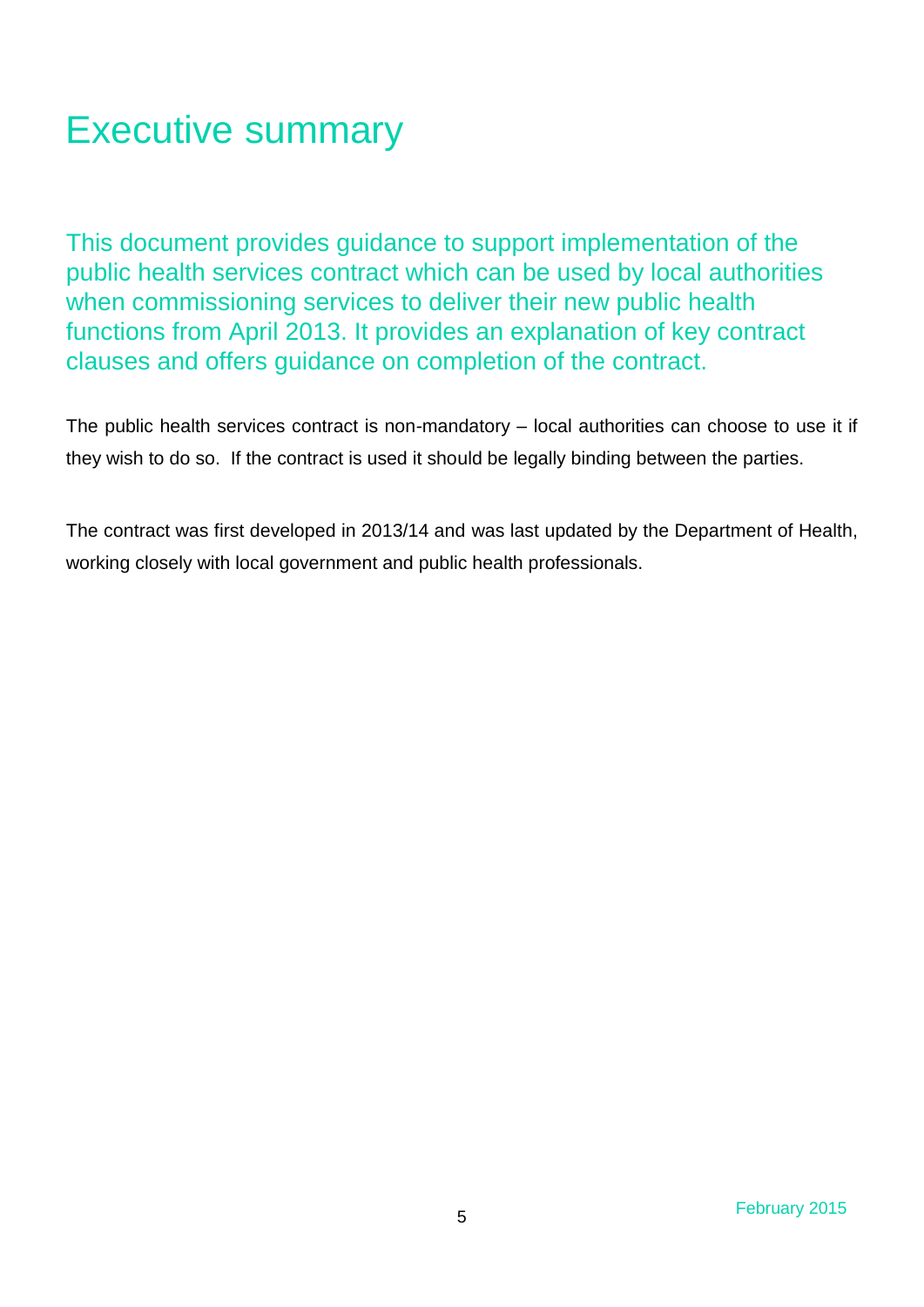## **Introduction**

We face significant challenges to the public's health. Rising levels of obesity, misuse of drugs and alcohol, high levels of sexually transmitted disease and continuing threats from infectious disease have a heavy cost in health, life expectancy and a large economic burden through costs to the NHS and lost productivity. Improving public health and developing sustainable services will be a key contribution to meeting the challenges to the public finances.

Under section 2B of the NHS Act 2006, inserted by the Health and Social Care Act 2012, upper tier and unitary local authorities have a duty to take appropriate steps to improve the health of their populations. Local authorities are also required to provide specific services or take particular steps set out in the Local Authorities (Public Health Functions and Entry to Premise by Local Healthwatch Representatives) Regulations 2013.

Local authorities ("LAs") are responsible for commissioning services locally, informed by Joint Strategic Needs Assessments (JSNAs) and Joint Health and Wellbeing Strategies (JHWSs) developed by health and wellbeing boards, on which they are represented. They also need to have regard to the Public Health Outcomes Framework which sets out key indicators of public health from the wider determinants of health through to effectiveness in reducing avoidable mortality. In discharging their functions, they are supported by a ring-fenced budget for public health.

From October 2015, LAs will be responsible for commissioning children aged 0-5 public health services. The NHS England has published guidance on public health services for 0-5 year-olds, commissioning responsibilities transferring to local authorities and additional contracting guidance for NHS commissioners. The document can be found at: <http://www.england.nhs.uk/wp-content/uploads/2014/12/0-5-trans-guid-temp-let-stg2.pdf>

All other guidance on 0-5 transfer commissioning responsibilities is at webpage: <http://www.england.nhs.uk/nhs-standard-contract/14-15/>

*Scroll down the page until you come to the heading "***Public health services for 0-5 year-olds – transfer of commissioning responsibilities to local authorities"**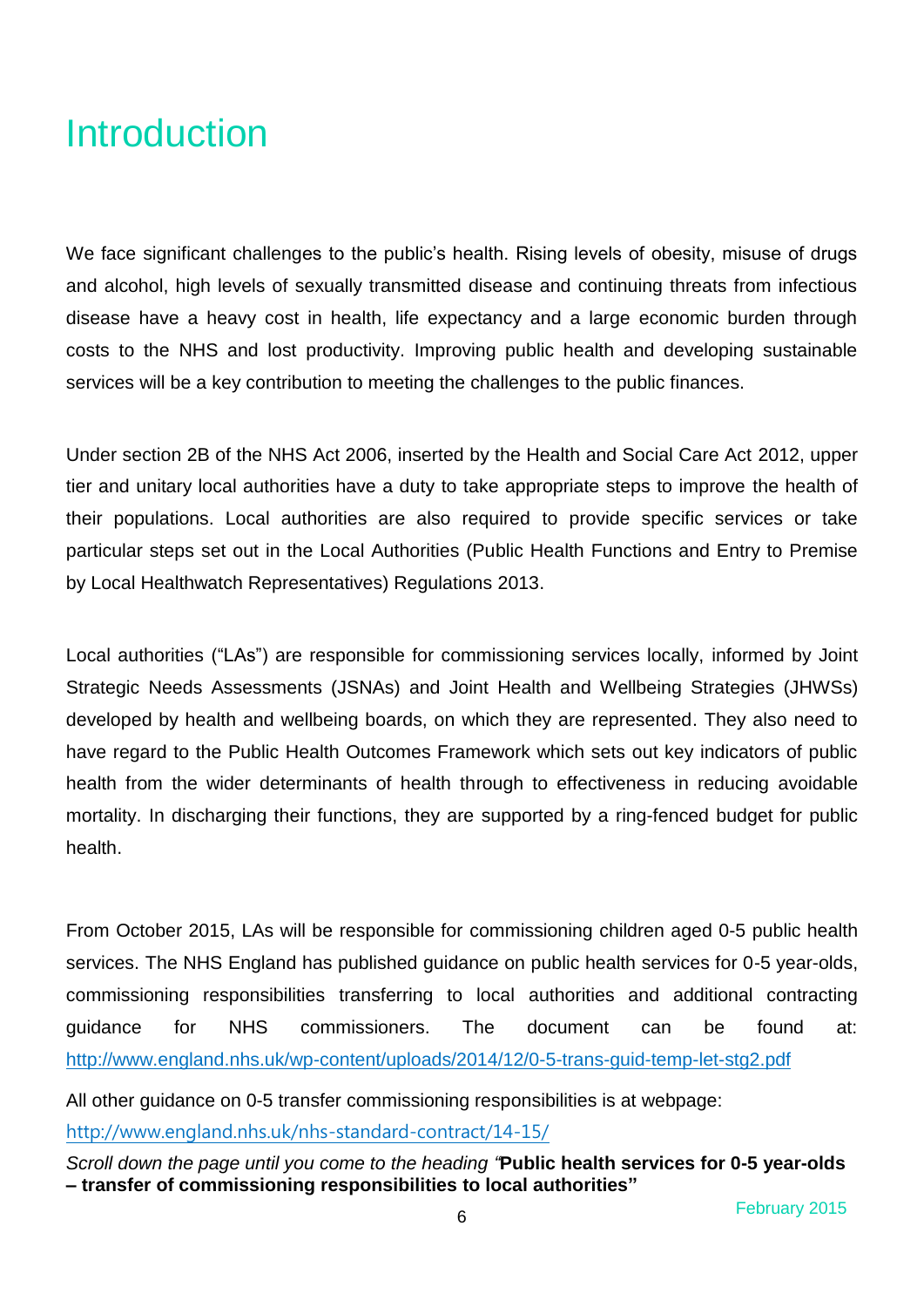In addition, for existing contracts proposed to be transferred to LAs from October, the NHS England has produced non-mandatory model deeds of novation, a three-way contract that extinguishes one contract and replaces it with another. NHS England will need to execute the deeds by attaching the NHS England seal, for this reason copies are not available publicly; contact your NHS England Area Team. These must be used carefully as situations will vary locally.

To continue to support local authorities with their public health functions, the Department has worked closely with local government and public health professionals to provide a public health services contract

The public health services contract ("the contract") is for local authority commissioners to use if they choose to do so – it is not a requirement.

However, the contract provides a robust framework to hold providers to account for the delivery of high quality public health funded services to achieve improved health outcomes**.** Use of the public health services contract, which reflects safe clinical practice and processes, offers local authorities (and providers) considerable cost savings as they will not need to develop bespoke contracts or adopt various contract management mechanisms.

This guidance document is not legally binding but is intended to support commissioners in implementing the contract and should not be viewed as an interpretation of the contract. In the event of conflict between this guidance document and the contract, the terms of the contact will prevail.

**Appropriate legal advice should be sought as needed.**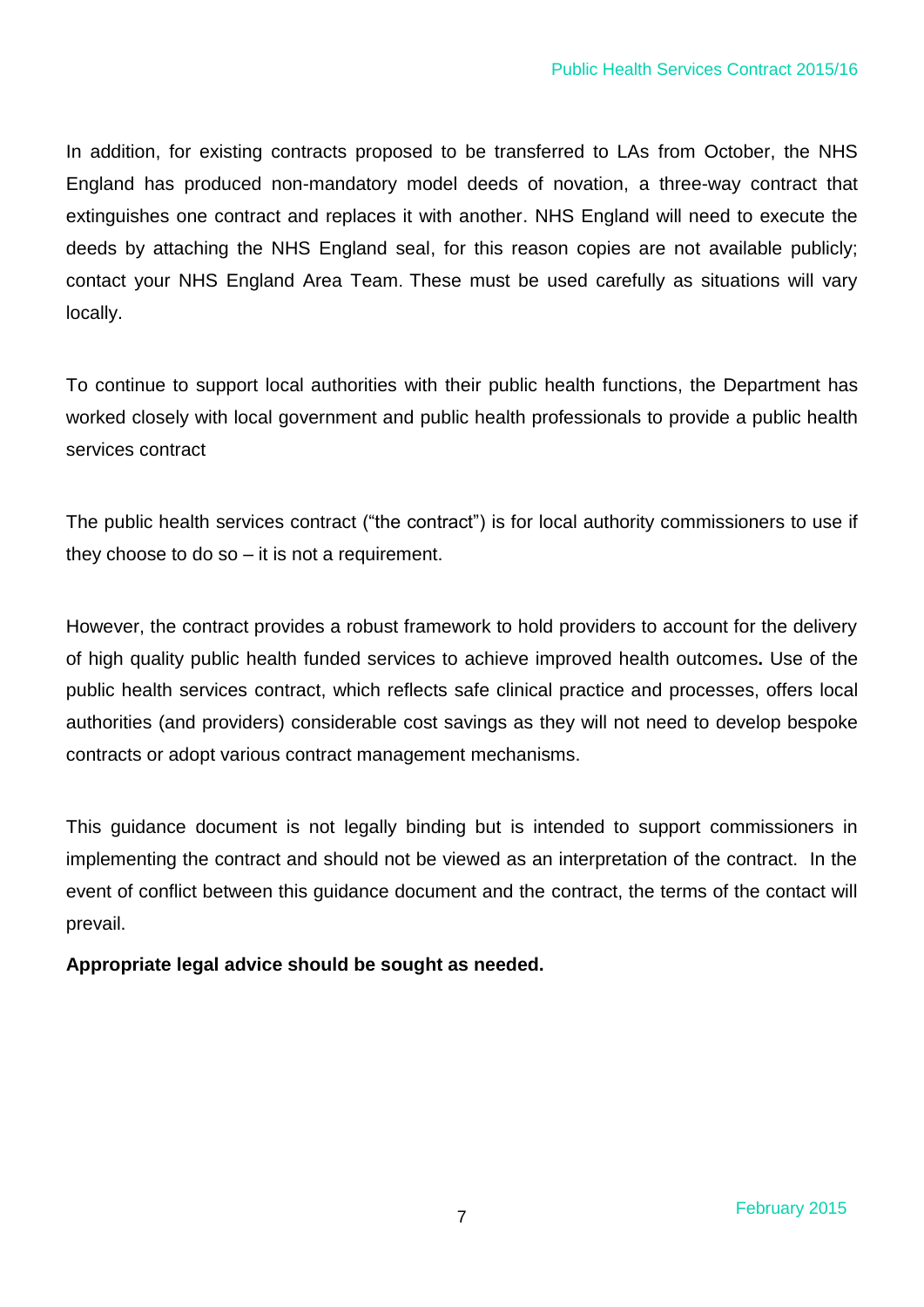# Public Health Services Contract

This public health services contract is a non-mandatory contract that local authorities, as commissioners, can use for commissioning public health services.

## Background to the Public Health Services Contract

The decision to develop a public health services contract arose from responses to the consultation *Healthy Lives, Healthy People: Consultation on the funding and commissioning*  routes for public health<sup>1</sup>. In the Consultation, the Department set out its expectation that local authorities will wish to commission, rather than directly provide, the majority of services by using a plurality of providers for health and wellbeing services. This will present opportunities to engage local communities and sectors such as Voluntary, Community and Social Enterprise (VCSE) sector, more widely in the provision of public health, and deliver best value and best outcomes. The consultation sought views on how greater engagement of the VCSE sector could be achieved.

Respondents were generally positive about widening the range of providers and recognised the benefits it would bring to public health services. Concerns were raised, however, that a barrier to providers, particularly the VCSE sector, might be as a result of the great range of different approaches and processes to commissioning.

Common commissioning tools such as commissioning templates and contracts could help mitigate high administrative costs, not only to commissioners but also providers, and reduce

l

<sup>&</sup>lt;sup>1</sup> [Health Lives Healthy People: a consultation on the funding on the and commissioning routes for public health](http://www.dh.gov.uk/en/Consultations/Liveconsultations/DH_122916) *http://www.dh.gov.uk/prod\_consum\_dh/groups/dh\_digitalassets/@dh/@en/documents/digitalasset/dh\_123114.pdf*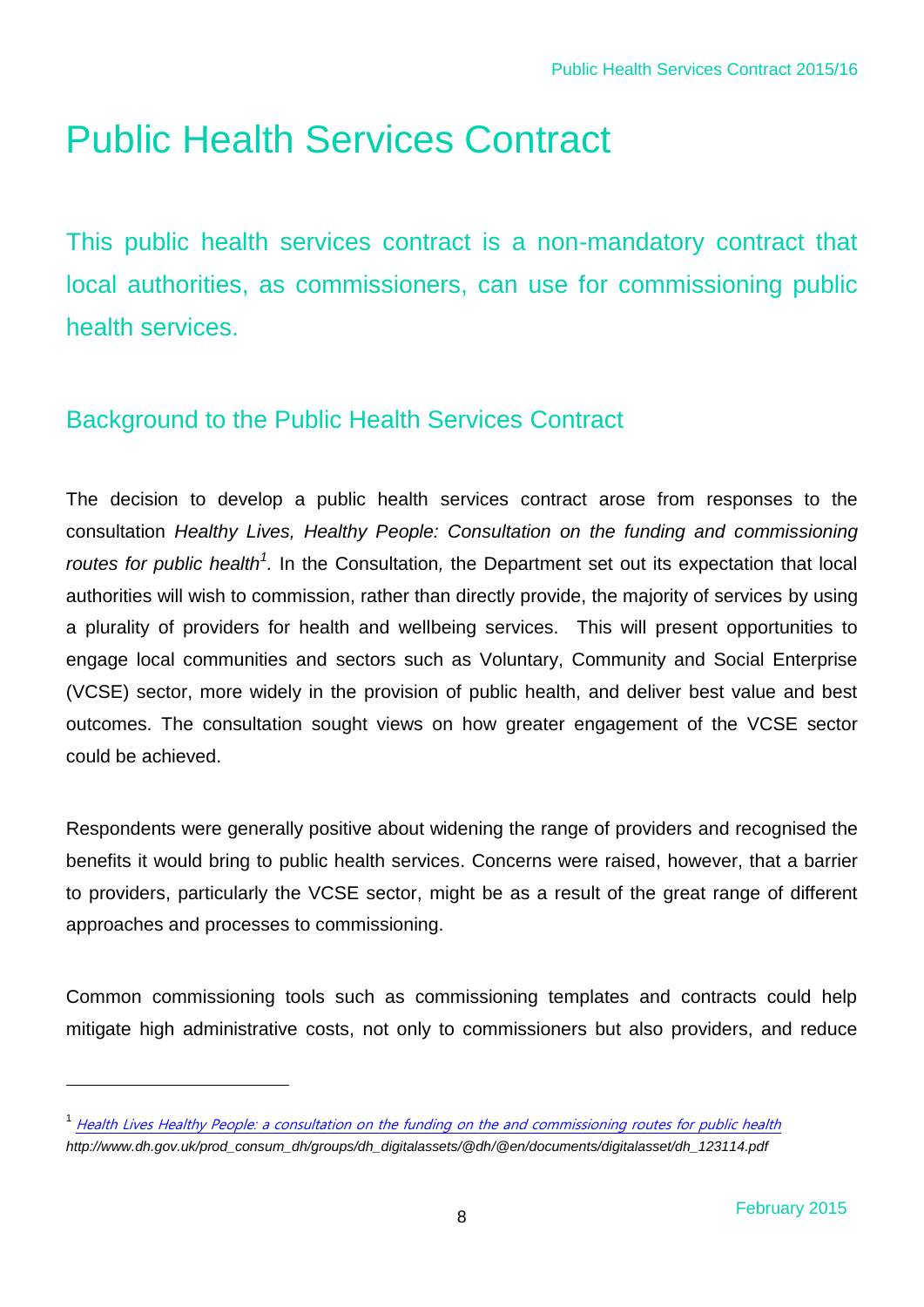barriers to providers seeking to work across local authorities. Respondents recommended that tools such as a template form of contract for use by local authorities, should be developed.

#### How the Public Health Services Contract was developed

In order to develop the contract the Department established an Advisory Group comprising local government representatives, public health professionals, commissioners and providers from different sectors and of different sizes and representatives from the VCSE sector. The purpose of the Advisory Group was to help inform the development of a public health contract by providing procurement, contractual and clinical expertise and by providing comment on draft contract clauses, as necessary.

The members of the Department's Public Health Contract Advisory Group have been instrumental in developing the contract.

#### **Scope**

The contract has been developed for local authorities to use when commissioning services to satisfy their public health functions, whether under section 2B or not. These can include, but are not limited to

- National Child Measurement Programme
- Health Check assessments
- comprehensive sexual health services (including testing and treatment for sexually transmitted infections, contraception outside of the GP contract and sexual health promotion and disease prevention)
- Tobacco control and smoking cessation services
- Alcohol and drug misuse services
- Public health services for children and young people aged 5-19 (including Healthy Child Programme 5-19) (and in the longer term all public health services for children and young people)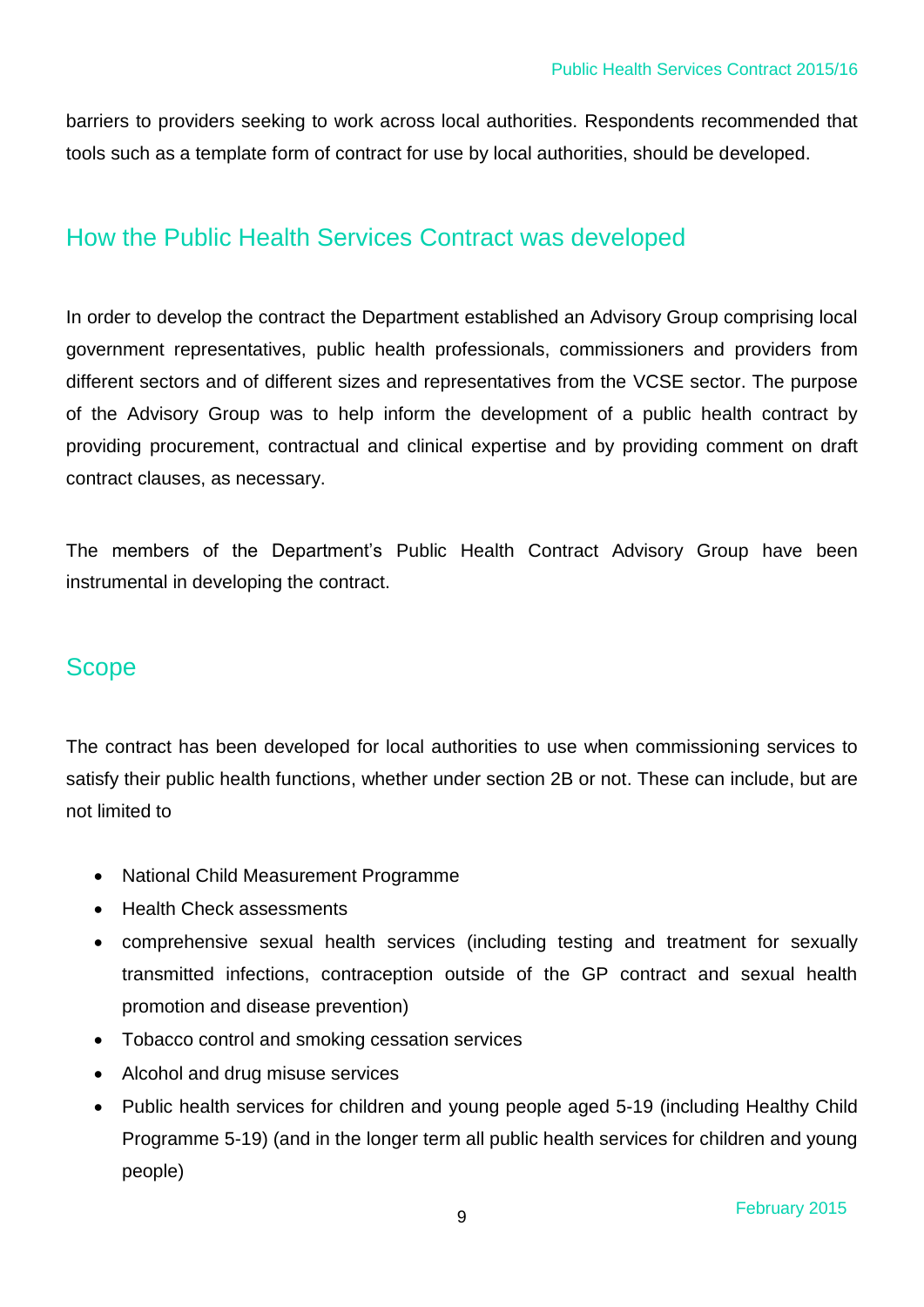- Interventions to tackle obesity such as community lifestyle and weight management services
- initiatives on nutrition
- Initiatives to Increase levels of physical activity in the local population
- initiatives on workplace health

The contract can be used when commissioning services from a wide range of providers including providers from the independent sector, VCSEs, general practitioners and community pharmacies.

#### Annual Review

To ensure the contract is beneficial to commissioners and up to date, an annual review and refresh takes place.

This year due to the transfer of children aged 0-5 PH services to LAs from October 2015, we have rolled over the standard contract. The focus has been on getting the 0-5 contracting right for LAs. We will discuss with our partners whether a new contract template will be needed in 2016/17 to support commissioning of all ages public health services.

#### Procurement Regulations

Each Local Authority shall ensure that they comply with current procurement regulations.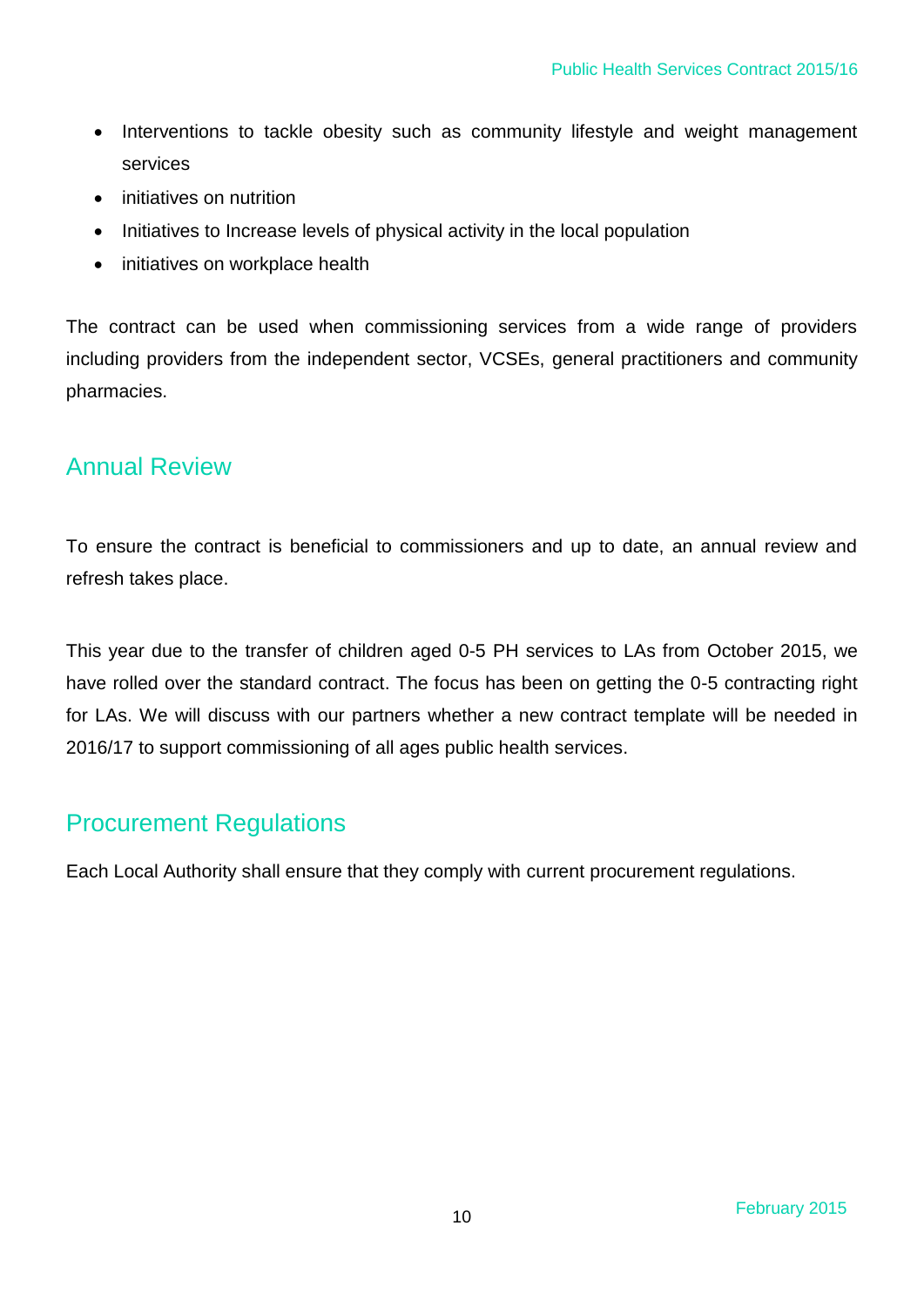# How to use the Contract

## The public health services contract has three sections, Sections A, B and C

Section A contains the Particulars and sets out the Parties to the contract and key dates.

Section B contains the General Terms and Conditions, including the Appendices:

- A Service Specifications
- B Conditions Precedent
- C Quality Outcomes Indicators
- D Service User, Carer and Staff Surveys
- E Charges
- F Safeguarding Policies
- G Incidents Requiring Reporting Procedure
- H Information Provision
- I Transfer of and Discharge from Care Protocols
- J Service Quality Performance Report
- K Details of Review Meetings
- L Agreed Variations
- M Dispute Resolution
- N Succession Plan
- O Definitions and Interpretation

Section B therefore identifies the standard commercial position of the parties to the contract. Unless Section B is varied by Section C, then this standard commercial position shall apply to the provision of the commissioned services.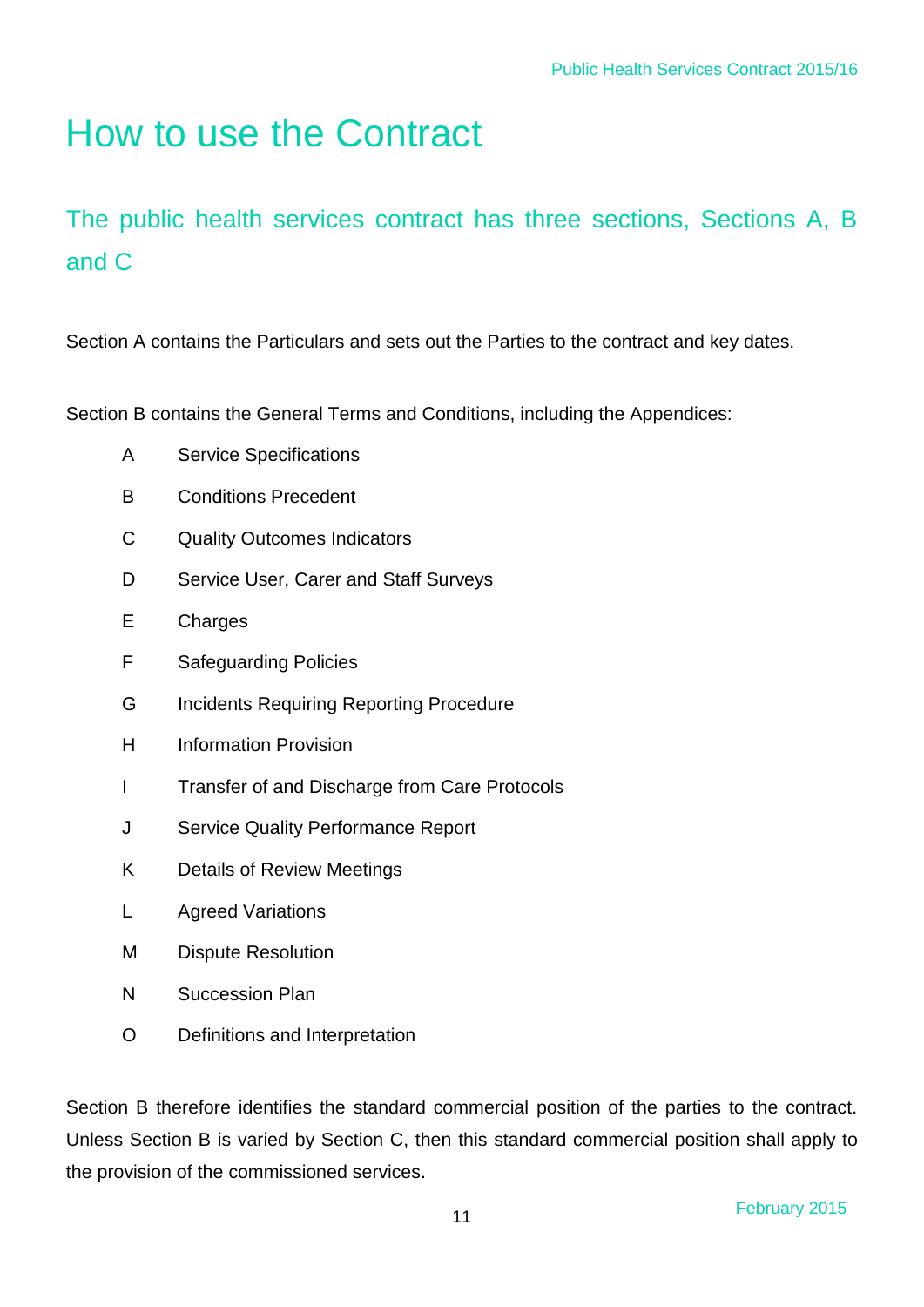Section C should set out any Special Terms and Conditions required locally. The content of Section C will be for local determination. We have included example additional clauses in the Annex to this Guidance. Where appropriate, any or all of these clauses can be copied and pasted into section C of the contract. Any locally agreed clauses may also be inserted into Section C of the contract.

The public health services contract is not mandatory. It has been developed to provide a consistent, standard commercial position across services and local authorities. However, it can reflect local agreements and allows for great flexibility through the use of Section C.

Section C can be used to record additional clauses, to disapply or vary the standard commercial position in section B or to incorporate other matters that have been locally agreed and therefore not dealt with in Section B. Clauses in section C will where used prevail over any other clauses in the contract.

For this reason we would recommend that parties use the public health services contract as a single document rather than attempt to pick and choose clauses from the contract. Any locally preferred processes or clauses can be included in section C. Also, by using the contract as a single document, confusion as to where clauses should be inserted or deleting the wrong clauses, which may undermine the legal enforceability of the contract, are reduced.

The duration of the contract is for local determination. However, for reasons of service delivery, cost effectiveness and efficiency, we would expect the majority of contracts to be around three years in duration. We have included a suggested clause for extending the duration of the contract which can be used as an additional clause in Section C.

In using the contract, commissioners are expected to maintain a mature and regular dialogue with providers and act in an open and transparent manner. The contract requires that the parties act in good faith towards each other.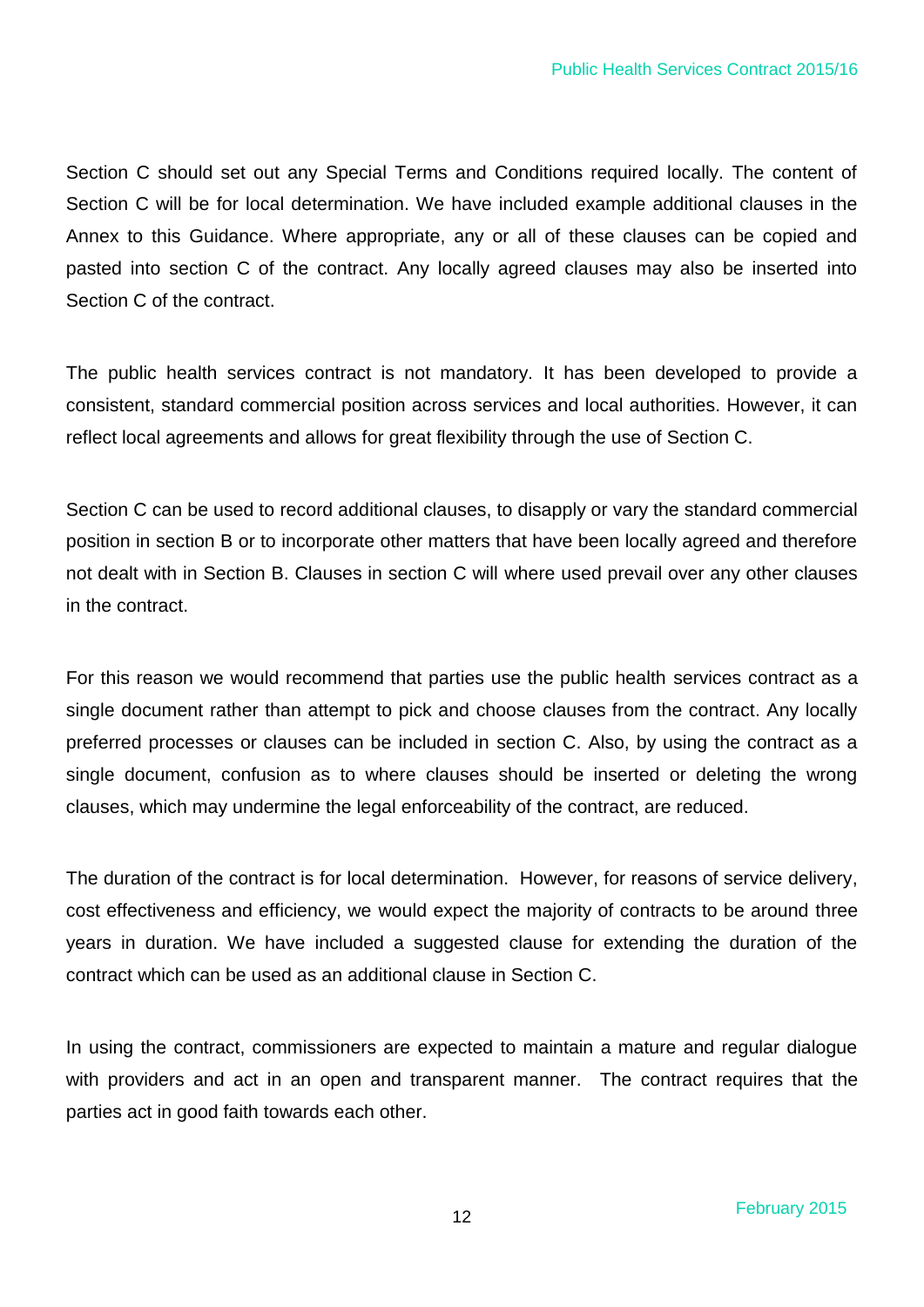There are parts of the contract that may not be relevant or which are not applicable to the provider or commissioner. Where this is the case, "legal convention" is that these sections are "read over" (do not apply where they cannot apply).

The updated versions of the precedent contract contain drafting notes and alternative/optional clauses in blue. Therefore before the contract is prepared for signature the notes and any unwanted clauses should be removed.

## Colour coding

We have highlighted some sections in the contract as follows

**Red** – need to be completed

**Amber** - these are default time periods and may be replaced with alternative locally agreed periods

**Green** – optional

#### Red – need to be completed

**Section A** 

Date of Contract

**Parties** 

A3.2, A3.3

A4.1, A4.2

A5.3

Execution

#### **Section B**

B18.1

Appendix D

Appendix E

Amber – default time periods and may be replaced with alternative locally agreed periods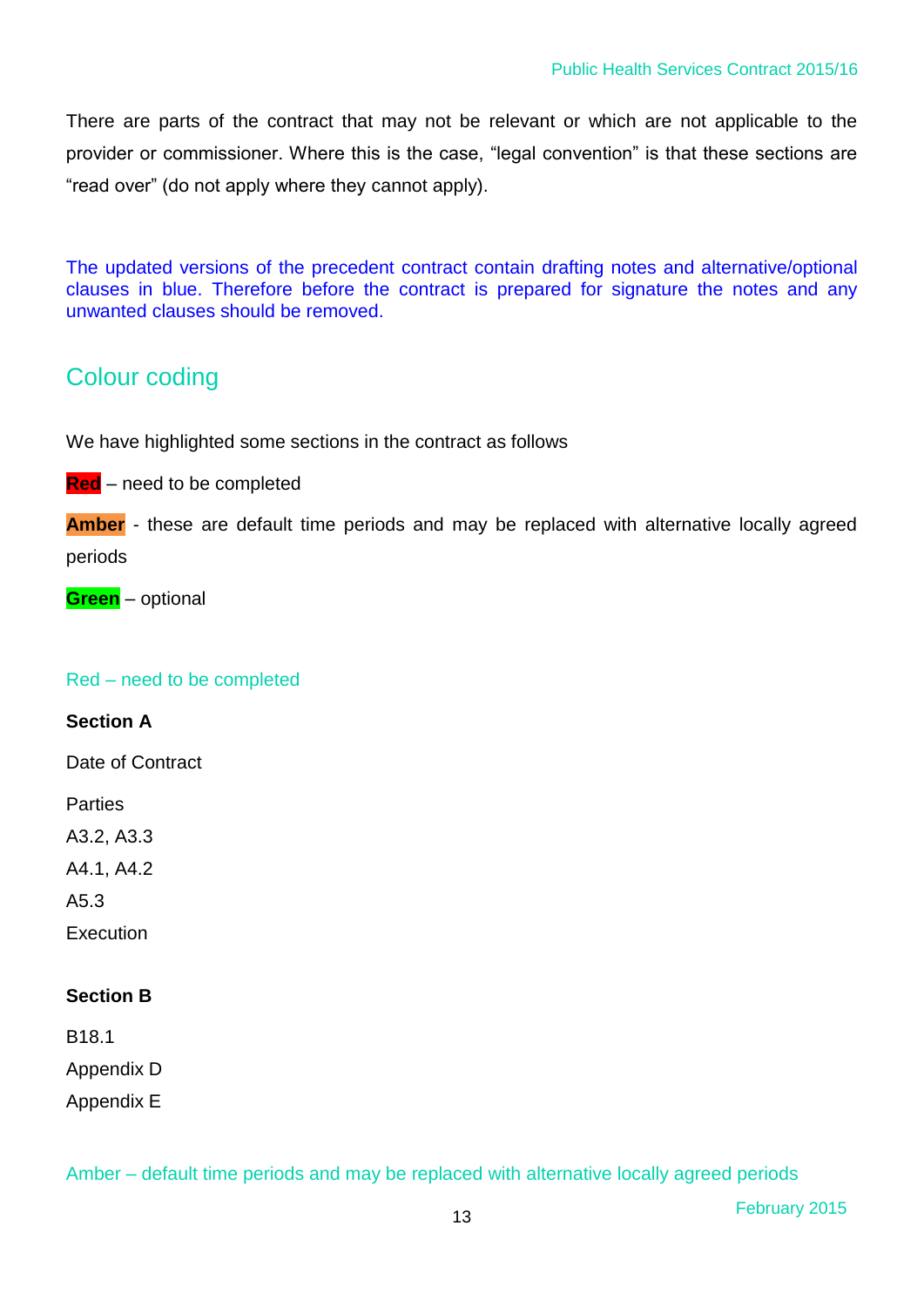#### **Section A**

A5.2

#### **Section B**

B2.2 B7.2, B7.9 B8.6, B8.7 B10.2 B11.2 B19.2 B22.3 B24.3 B29.6, B29.7, B29.8, B29.13, B29.19, B29.20, B29.21, B29.23, B29.25 B32.1, B32.3, B32.4 B34.2 B38.2 B40.3

Appendix M 1.1, 2.1, 3.1, 3.4, 3.5, 3.6, 3.9

#### Green – optional

#### **Section A**

Background (C) Execution

#### **Section B**

Appendix A, B, F, G, H, I, J, K, L, M, N

#### **Section C**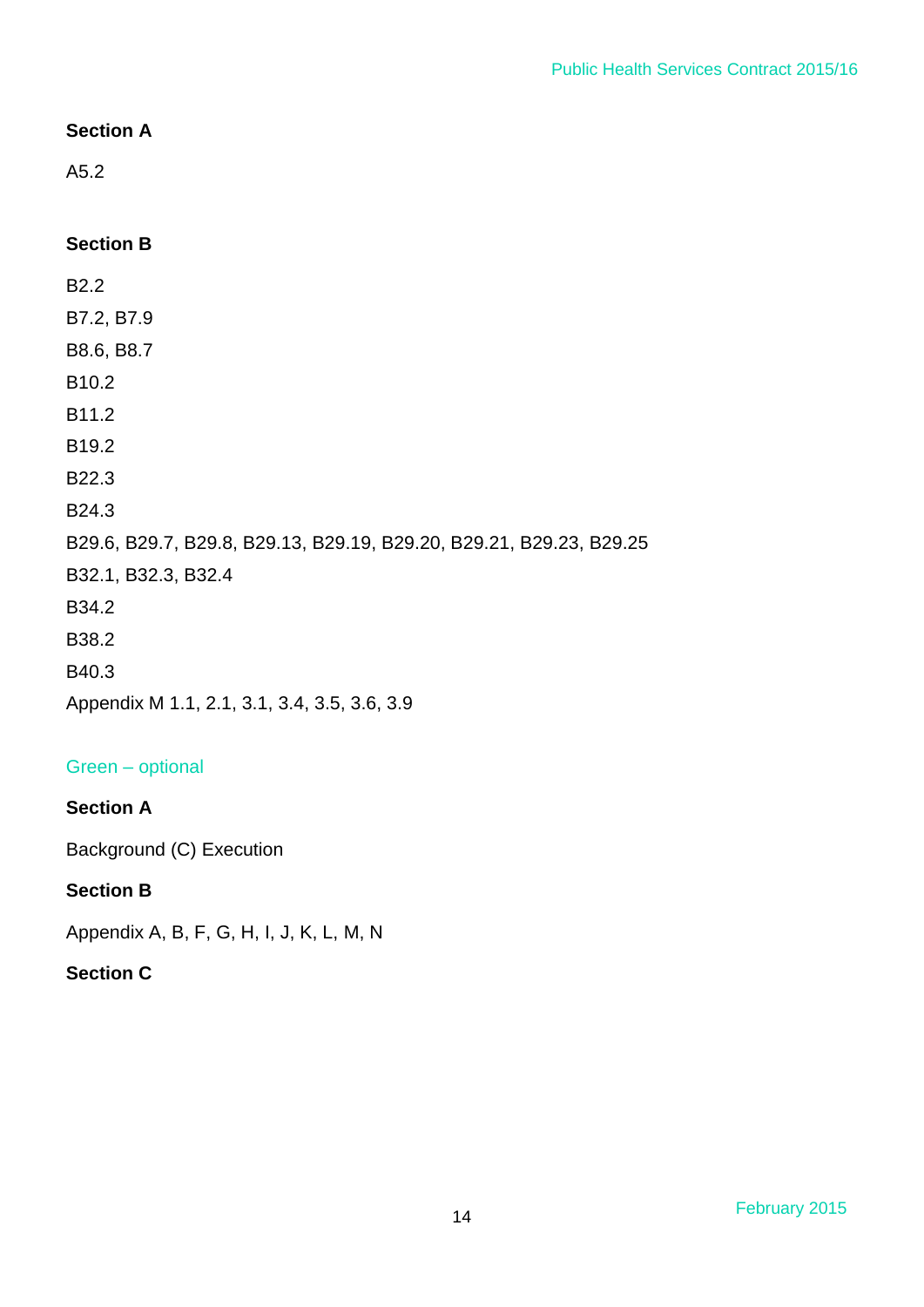# **Services**

#### Service Specification

Commissioners and providers should agree the service specifications for all services commissioned through the contract.

Appendix A contains a template which can be used to populate the service specifications. The level of detail should be agreed locally and be proportionate to the value of the contract and the size of the service being commissioned.

The template for the service specification follows the template in the NHS Standard Contract although none of the headings are mandatory and commissioners do not have to follow the format or headings. However, the template can act as a useful prompt for commissioners and providers with the aim of providing clarity on the overall expectations.

Box 1 on Population Needs can be used to articulate the national and local needs and evidence base for commissioning the services. It can be based on

- Joint Strategic Needs Assessments (JSNAs) and Joint Health and Wellbeing Strategies (JHWSs)
- the relevant outcomes and indicators in the Public Health Outcomes Framework

Box 2 on Key Service Outcomes is intended to provide an overview of the headline outcomes relating to the service. Any indicators that relate to performance of the contract should be set out in Appendix C, Quality Outcome Indicators. It is not always possible to commission change in the high level outcomes set out in the Public Health Outcomes Framework. However, commissioning can aim for multiple outputs which cumulatively will support the high level outcomes in the Public Health Outcomes Framework.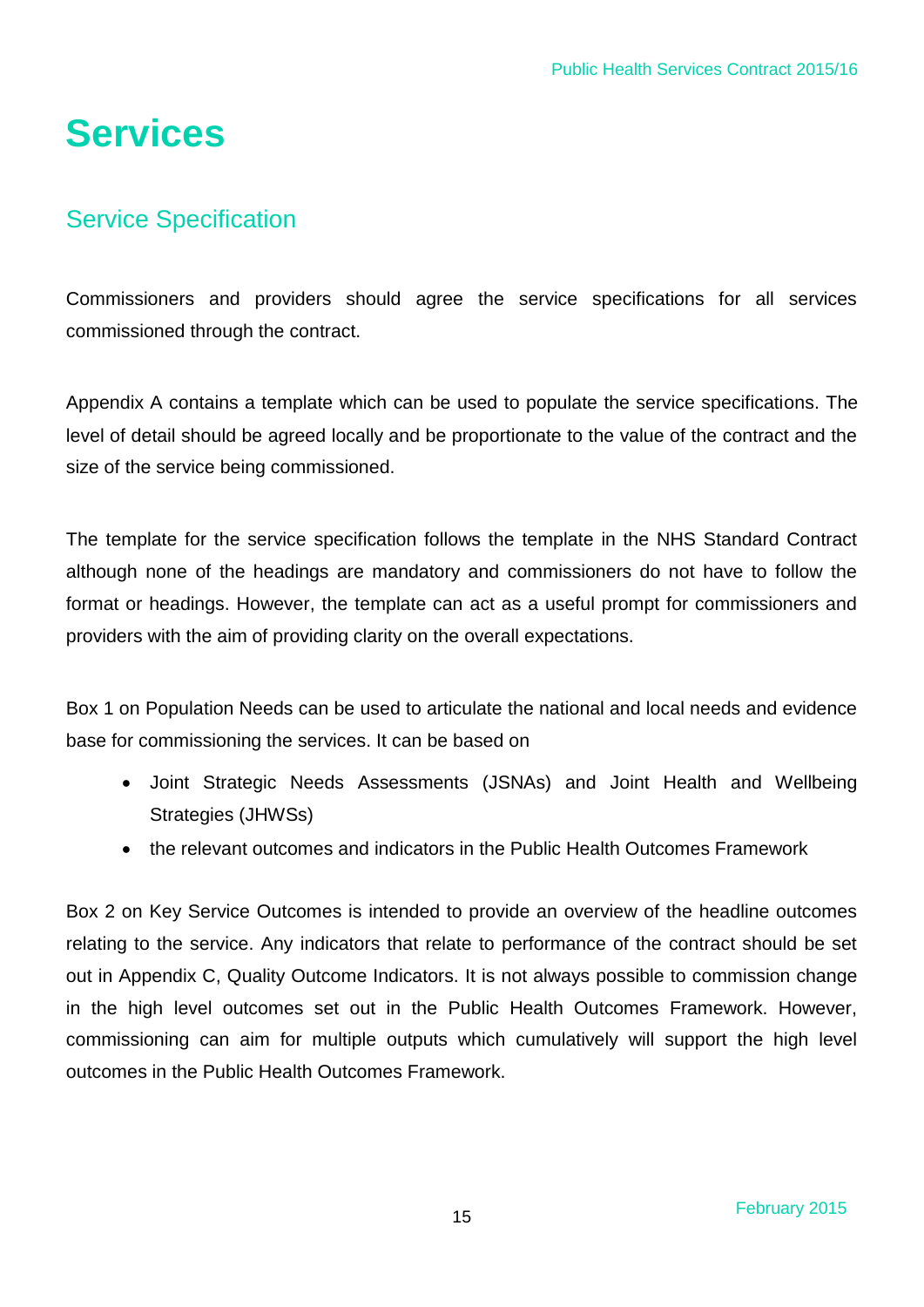Box 3 on Scope will set out the key information relating to the services including: Objectives for the service

- What the service is
- How it links to other services

The population base to be covered should also be included under this heading. The duty to improve the health of people in their area is not restricted to the resident population. In designing services, local authorities will need to consider the extent of their duty and whether any eligibility criteria can be objectively justified.

Local authorities should also consider all prescribing costs associated with the commissioned service. All prescribing costs for public health services are included in the public health grant allocations given to local authorities. Local authorities are liable for any associated public health prescribing costs for services they have commissioned from GP's, for example the supply of public health medicine or devices for treatment of STI or smoking cessation.

Box 4 on Applicable Service Standards can be used to list any national and local standards such as guidance from the National Institute for Health and Clinical Excellence (NICE) or the Royal Colleges.

#### Providing the Service

In general, Providers must provide the Services to Service Users in line with the agreed Service Specification. However, Clause B2 sets out circumstances in which a Provider can withhold or discontinue providing a service to a Service User. These include, but are not limited to, circumstances where the Service User displays abusive, violent or threatening behaviour. Where the Provider withholds or discontinues a service, Clause B2.2 sets out the actions they must take in relation to informing the Service User and the Authority.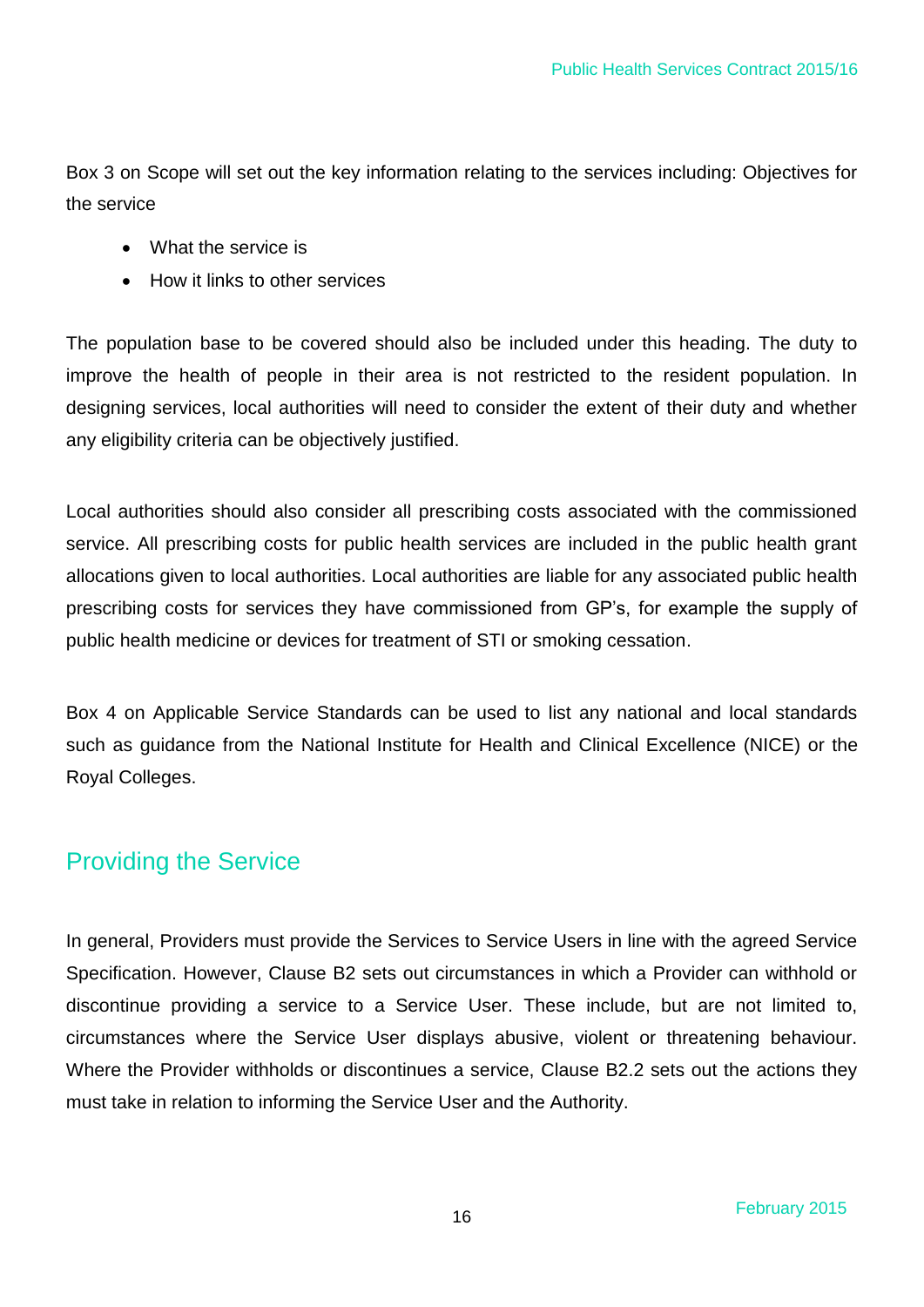In accordance with clause B16, the parties should use Appendix I to set out any necessary protocols relating to the Transfer and Discharge of Care of Service Users. Appendix I is entirely optional and may not be relevant for the majority of public health services. However, clause 16 and Appendix I act as a prompt for parties to consider whether any protocol is necessary or desirable for the service being provided.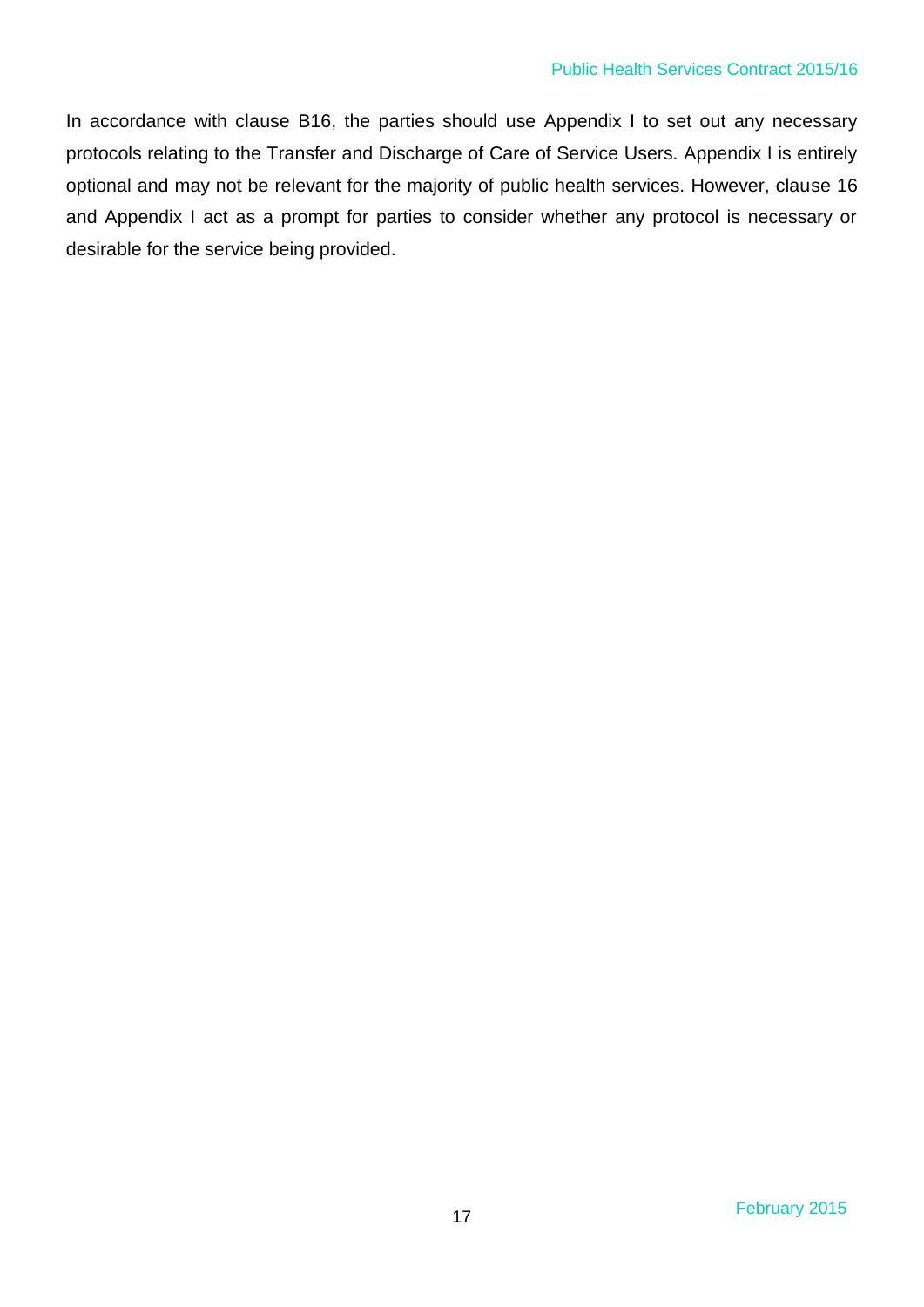# **Quality**

l

The need for services users to access appropriate high quality and safe services should be paramount when commissioning public health services.

Local authorities should assure themselves that the services they commission meet appropriate levels of safety, quality and effectiveness and should take relevant action if they do not. Commissioners should also promote innovate practice that leads to improved quality and safety.

#### Developing and measuring quality

The NHS definition of quality set out in the report by Lord Darzi *"High Quality Care for all"<sup>2</sup>* determined that the domains of quality are clinical effectiveness, patient experience and patient safety. These concepts translate to public health services when commissioned by local authorities as clinical effectiveness, user experience and user safety. The contract has provisions covering these domains.

In accordance with clause B3, providers are required to comply with any registration and any requirements of regulatory bodies such as the Care Quality Commission (CQC). Only providers of regulated activities, set out in the Health and Social Care Act 2008 (Regulated Activities) Regulations 2009<sup>3</sup>, are required to register with CQC. The contract also includes the requirement to comply with the recommendations in NICE guidance. Apart from the obligation to comply with funding recommendations set out in NICE Technical Appraisals, local authorities are not under a statutory duty to have regard to NICE guidance. However, this requirement has been included in the contract as a matter of good clinical practice. There is also scope to set out any other appropriate guidance in the Service Specification in Appendix A.

<sup>&</sup>lt;sup>2</sup> http://www.dh.gov.uk/en/Publicationsandstatistics/Publications/PublicationsPolicyAndGuidance/DH\_085825

 $^3$  http://www.legislation.gov.uk/ukdsi/2009/9780111487006/contents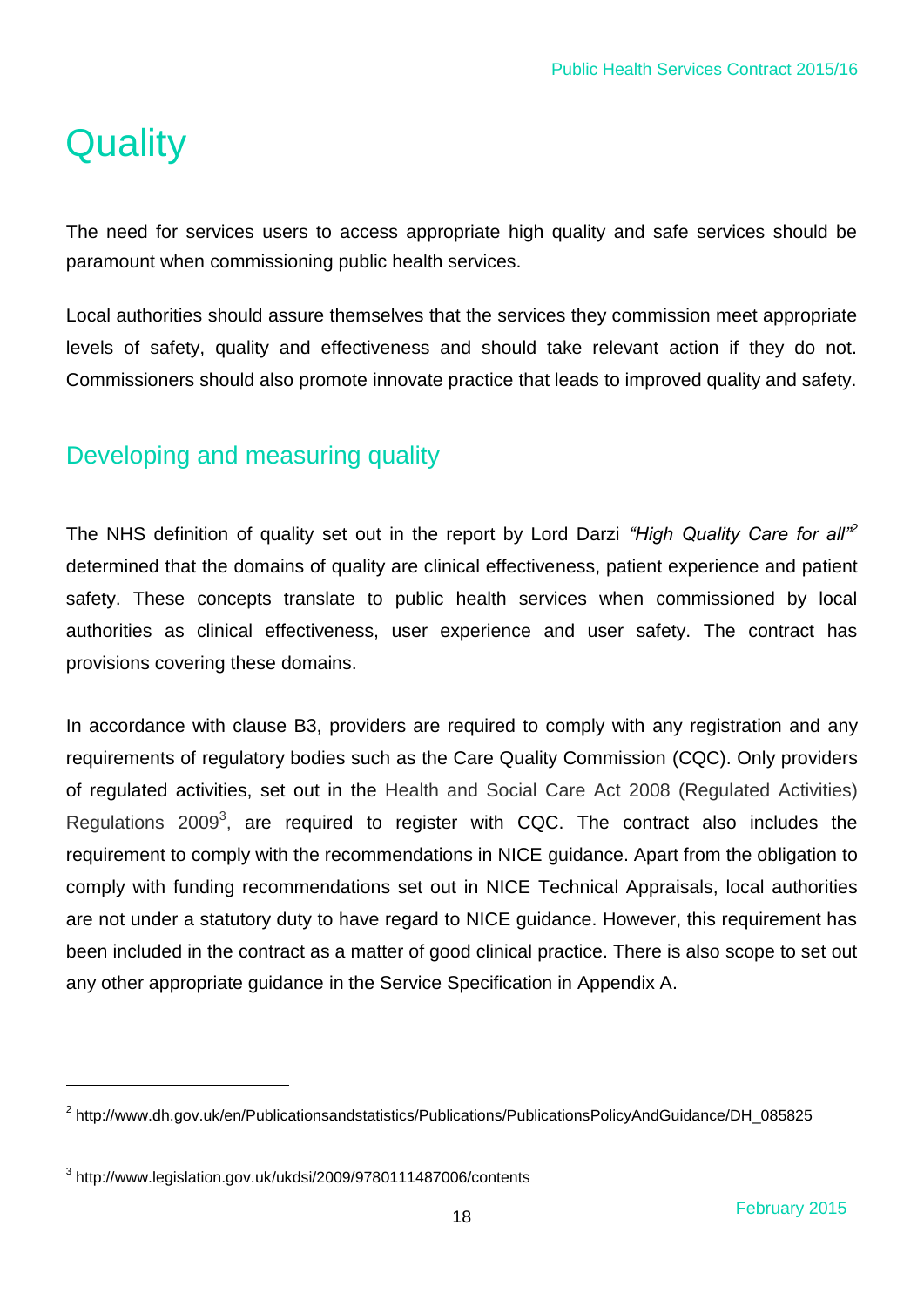#### Public Health Services Contract 2015/16

Under clause B3.1(g), providers are also required to comply with the Quality Outcomes Indicators which should be agreed in Appendix C. For the public health services contract there are no nationally mandated requirements, Nationally Specified Events or Never Events which need to be recorded in Appendix C. The quality outcomes indicators therefore need to be agreed locally. The quality outcomes should be an understanding of what is expected to be achieved and the quality outcomes indicators are the means of ascertaining whether these quality outcomes are being met. The rationale for choosing the quality outcomes indicators should be explicit. Parties will also need to consider the data collections requirements in establishing the quality outcomes indicators. They should also agree consequences for the breach of each quality outcome indicator and set this out in Appendix C.

The service specifications may also be used to set out clinical governance processes and requirements relating to clinical effectiveness, user experience and user safety of that particular service. Although the Authorities should not place themselves in a position whereby they will be signing off those policies as this should be the responsibility of the provider.

#### Monitoring performance against quality

Under clause B18, a Service Quality Performance Report must be delivered for each time period set out in the contract, e.g. monthly, quarterly or each 6 month period. The report should be completed based on performance being monitored against any factors in Appendix J. These factors should, at a minimum, include a review of performance against the Quality Outcome Indicators but can include other factors, such as reports on the number of complaints, or whether any service user experienced an injury. Appendix J of the contract should also be used to set out the form and manner of the report.

The contract provides that the Service Quality Performance Reports should be reviewed, discussed and monitored at Review Meetings to be held at intervals set out in Appendix K. However, either party can require a Review Meeting to be held in emergencies or where a circumstance requires immediate resolution or where, as part of contract management, a Joint Investigation Report requires consideration sooner than the next scheduled Review Meeting.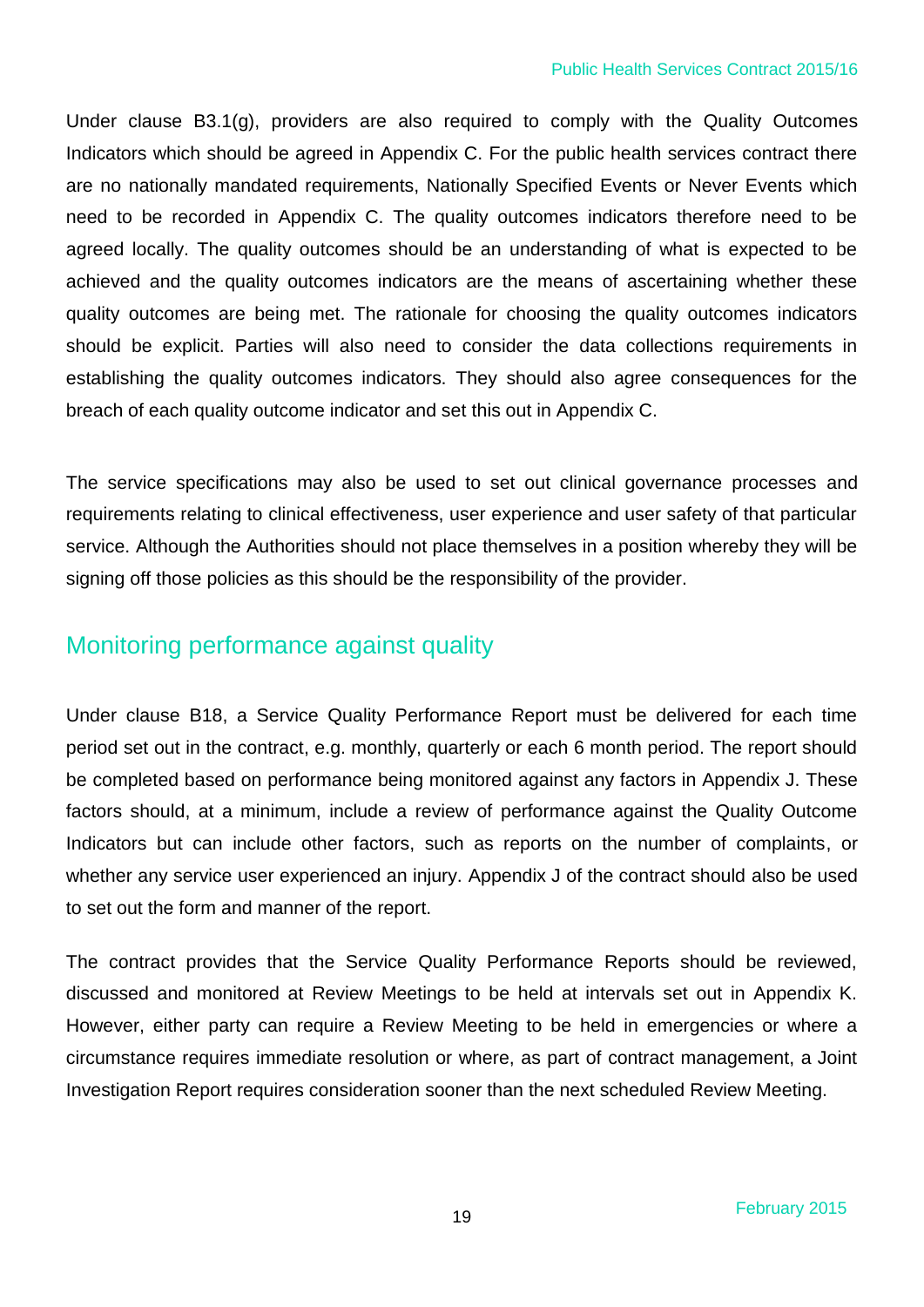#### Incidents requiring reporting

For providers of regulated activities that need to be registered with CQC, the Care Quality Commission (Registration) Regulations 2009<sup>4</sup> sets out requirements that the details of certain incidents, events and changes must be notified to CQC. These are

- incidents which affect a service user e.g. serious injuries, or
- events involving the service in a way that could affect all service users, e.g. events that may stop the service from operating safely and properly.

CQC registered providers should comply with any guidance published by CQC for reporting incidents. Where the provider is not required to be registered with CQC, it is expected that commissioners will develop local procedures for reporting incidents which may be set out in Appendix G.

The parties should agree the arrangements for reporting, investigating, implementing and sharing the Lessons Learned and these arrangements should be set out in Appendix G to the contract.

#### Service User Experience

l

One important aspect of measuring quality is by the experience of the service user. Service user involvement is about making sure the views of the people using the services have the opportunity to be heard in order to make real, sustainable changes.

Service User Involvement arrangements are set out under clause B4. The basic principle is that providers should communicate with their service users in a clear and open manner. The contract requires the provider to carry out Service User surveys. Appendix D can be used to set out the form, frequency and method of reporting these surveys. In order for the user experience to have an impact on the quality of the service provided, the contract requires the Provider to identify actions to be taken as a result of the surveys and implement those actions. The

<sup>4</sup> http://www.legislation.gov.uk/uksi/2009/3112/contents/made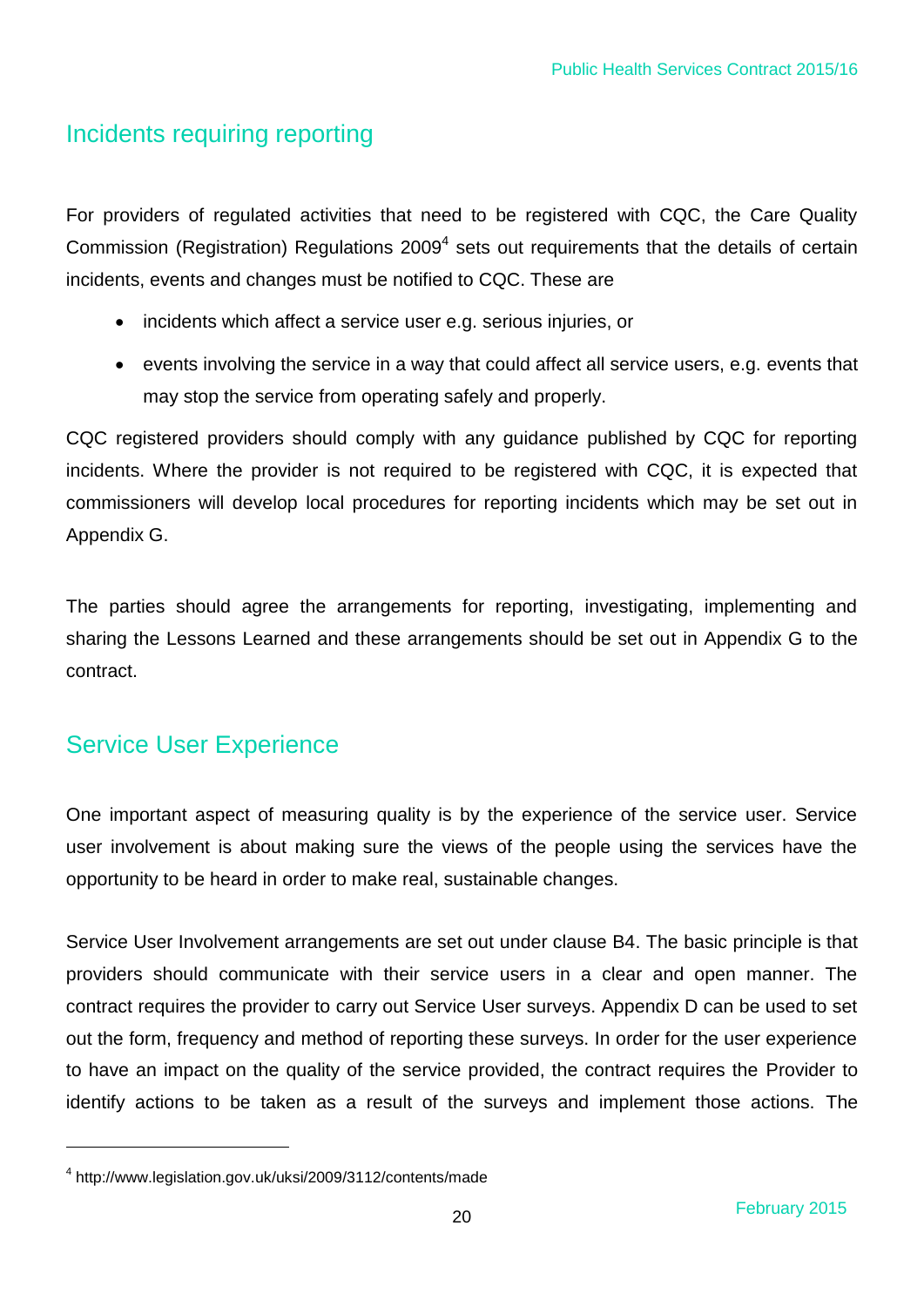commissioner can also require the Provider to publish the outcomes and actions from the surveys.

## **Complaints**

The Provider must comply with the relevant complaints regulations. The relevant regulations for public health services are set out in the NHS Bodies and Local Authorities (Partnership Arrangements, Care Trusts, Public Health and Local Healthwatch) Regulations 2012<sup>5</sup>. Under Part 5 of these regulations, a provider will need to appoint a responsible person who is responsible for ensuring compliance with the arrangements under the regulations and a complaints manager to manage the procedures for handling and considering complaints. The complaints manager and responsible person can be the same person.

The provider and commissioner must make information on their complaints procedure available to the public and will be expected to make an annual report on the number and subject matter of the complaints it receives.

l

<sup>&</sup>lt;sup>5</sup> http://www.legislation.gov.uk/uksi/2012/3094/contents/made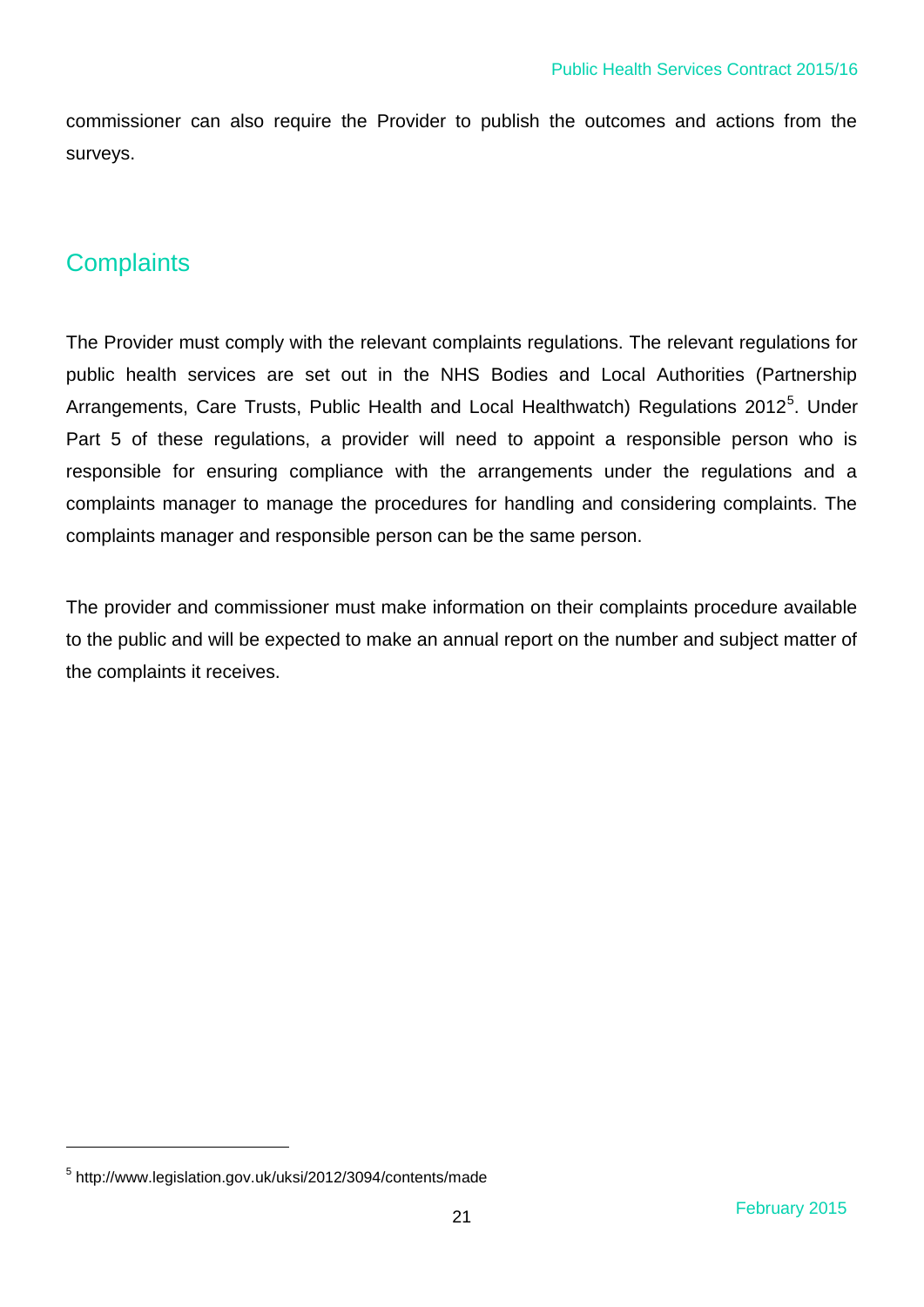# Payment and Price

Clause B8 sets out the payment arrangements and parties should set out the Charges payable in Appendix E.

The payment arrangement should take into consideration factors such as the size of a provider, or agreements such as the Compact between government and VCSEs, that may require or favour a particular approach to payment.

The payment clauses give flexibility to commissioners to determine locally how they wish to pay for the services they commission and recognises the different types of pricing arrangements that may be used. These include payment methods such as fixed price block contract arrangements or developing local tariffs which could be used to commission on a Payment by Results or payment by activity basis.

Local authorities are not required to use Payment by Results or national tariff for the public health services they commission. However, experience has shown that using tariff mechanisms lead to fair payments, stabilisation of services, and promotion of innovation.

The Department is currently considering how work can continue on the development of a nonmandatory tariff system for all sexual health services (both genitourinary medicine and contraception), which local authorities can use based on work already undertaken by the London Specialised Commissioning Group.

Clause B8.3 sets out an invoicing mechanism for payment. Rather than attempt to incorporate a clause which would be flexible enough to be adapted to the different payment methods used by councils, the contract has taken a basic payment mechanism of paying on invoice since this should be a necessary process in the majority of cases for accounting purposes. Where a council uses a different method for payment they should use Section C to insert their standard payment mechanism clauses.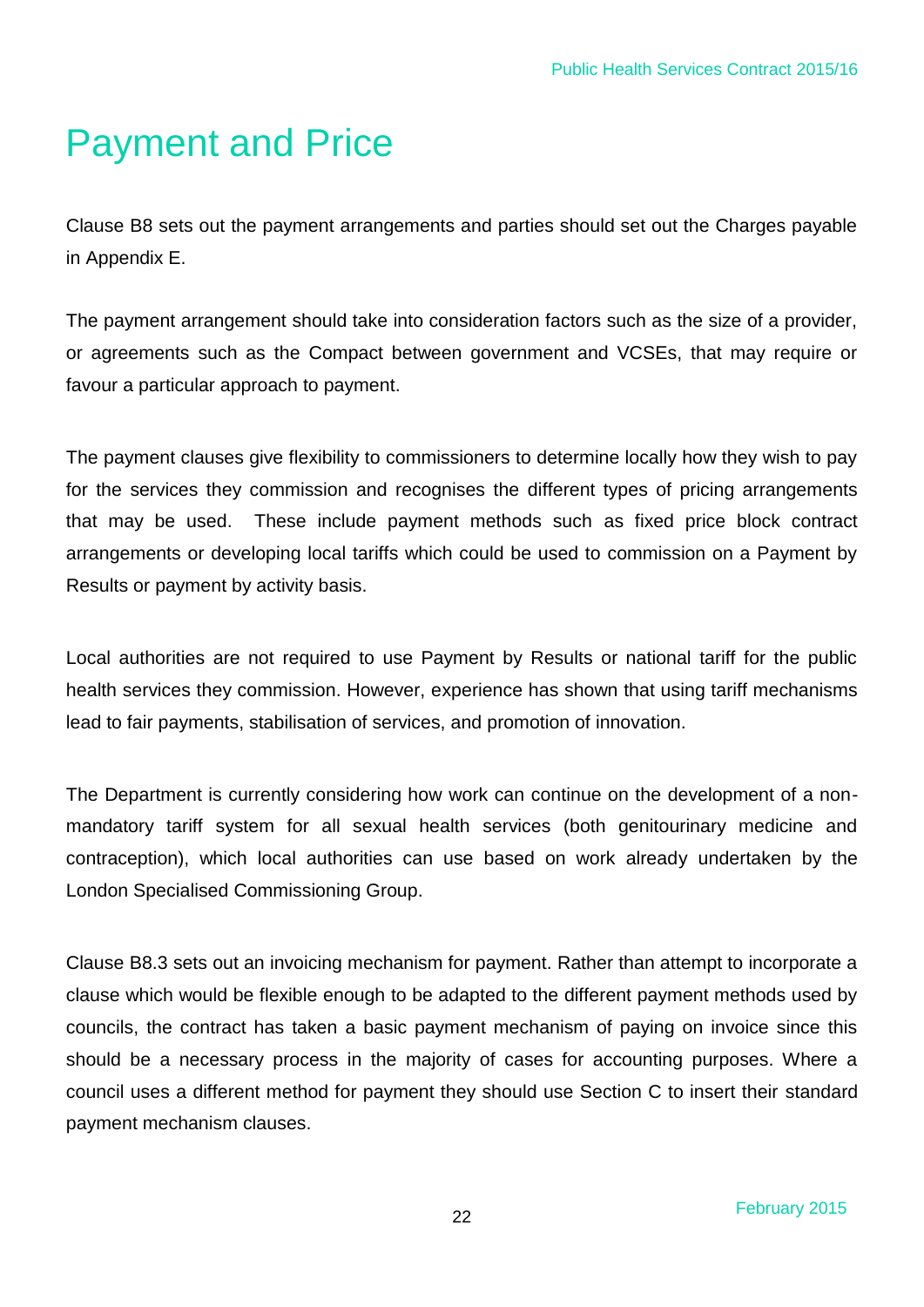Clause B8.3 sets out that payments can be made in advance where the provider is a voluntary organisation. The parties should consider whether this mechanism could be extended to other small organisations to encourage competition and diversity of providers. If this mechanism is extended, it can be recorded in Section C. A drafting note has been added to check that these mechanisms accord with all parties financial requirements.

Under clause B8.5, the provider must not charge the service user for the services it provides. This reflects the statutory position under section 1(3) of the NHS Act 2006<sup>6</sup>. For public health, the relevant charging regulations are the Local Authorities (Public Health Functions and Entry to Premises by Local Healthwatch Representatives) Regulations 2013<sup>7</sup>, which came into force on 1 April 2013 $8$ . Where the service being commissioned is one where the provider is permitted to charge the service user, the contract should specifically cover this in Section C.

Clause B9 covers the Authority's Best Value duty under section 3 of the Local Government Act 1999, as amended $9$ . Although the provider is required to participate in Best Value reviews or benchmarking exercises, the parties should ensure that any requirements placed on the provider are reasonable given the size and resources of the provider. This clause does not preclude the commissioner from being involved in securing improvements from its perspective.

## Managing Activity

l

The local authority and the provider should have a shared responsibility for managing the demand on public health services. Activity planning is often influenced by factors such as the type of service, geographical settings (i.e. urban or rural) and the size of contract. These factors contribute to determining the volume and price of the contract and activity planning will therefore vary accordingly. Local authorities should have an awareness of the likely volumes and flows of activity based on the evidence and priorities in the JSNA and JHWS. Clause B6 of

<sup>6</sup> http://www.legislation.gov.uk/ukpga/2006/41

 $^7$  http://www.legislation.gov.uk/ukdsi/2012/9780111531679/data.pdf

<sup>&</sup>lt;sup>8</sup> Part 3 of the Regulations which deals with charging for local authority functions came into force on 1 April 2013

<sup>&</sup>lt;sup>9</sup> http://www.legislation.gov.uk/ukpga/1999/27/contents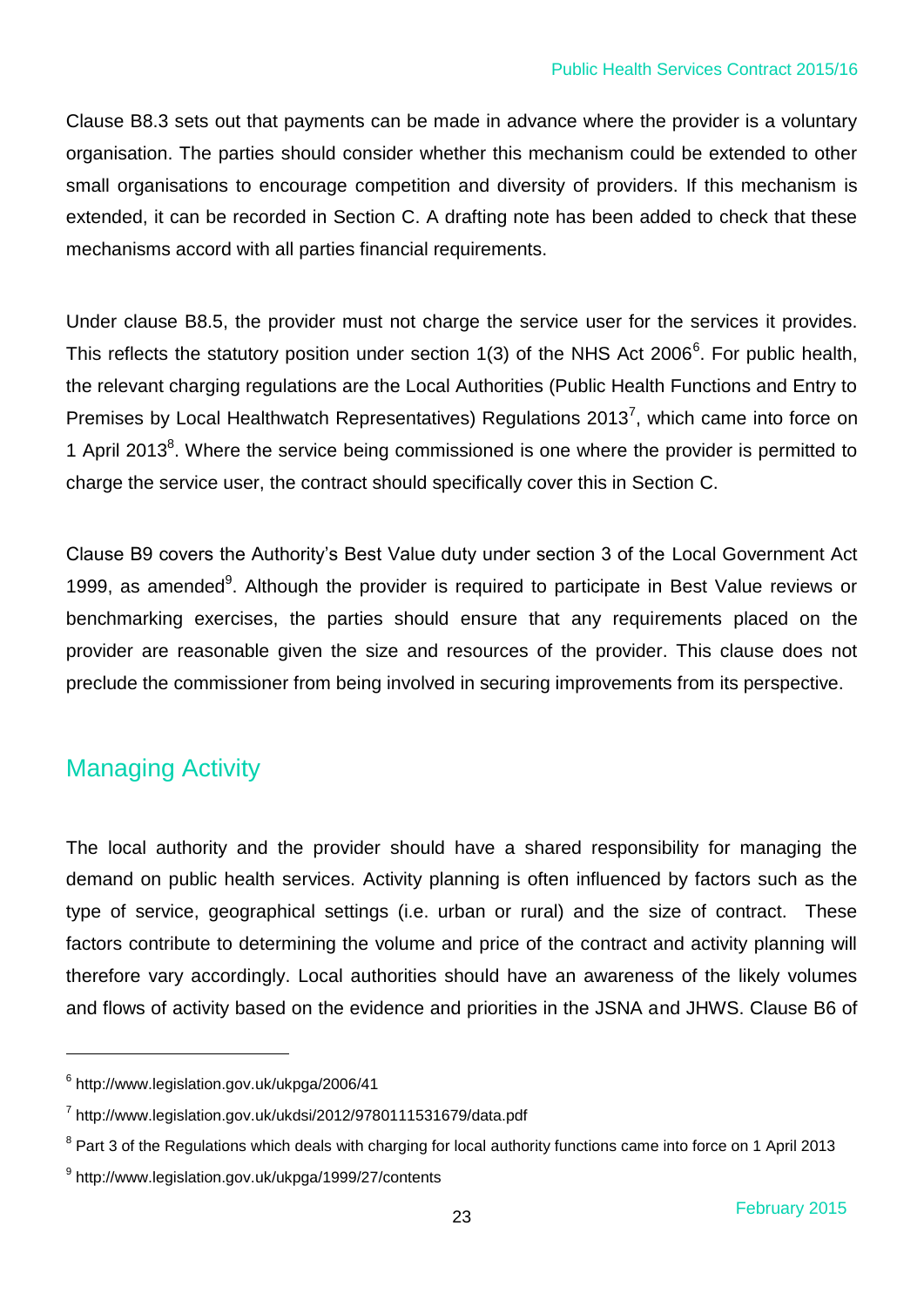the contract provides that any activity planning assumptions should be set out in the Service Specifications.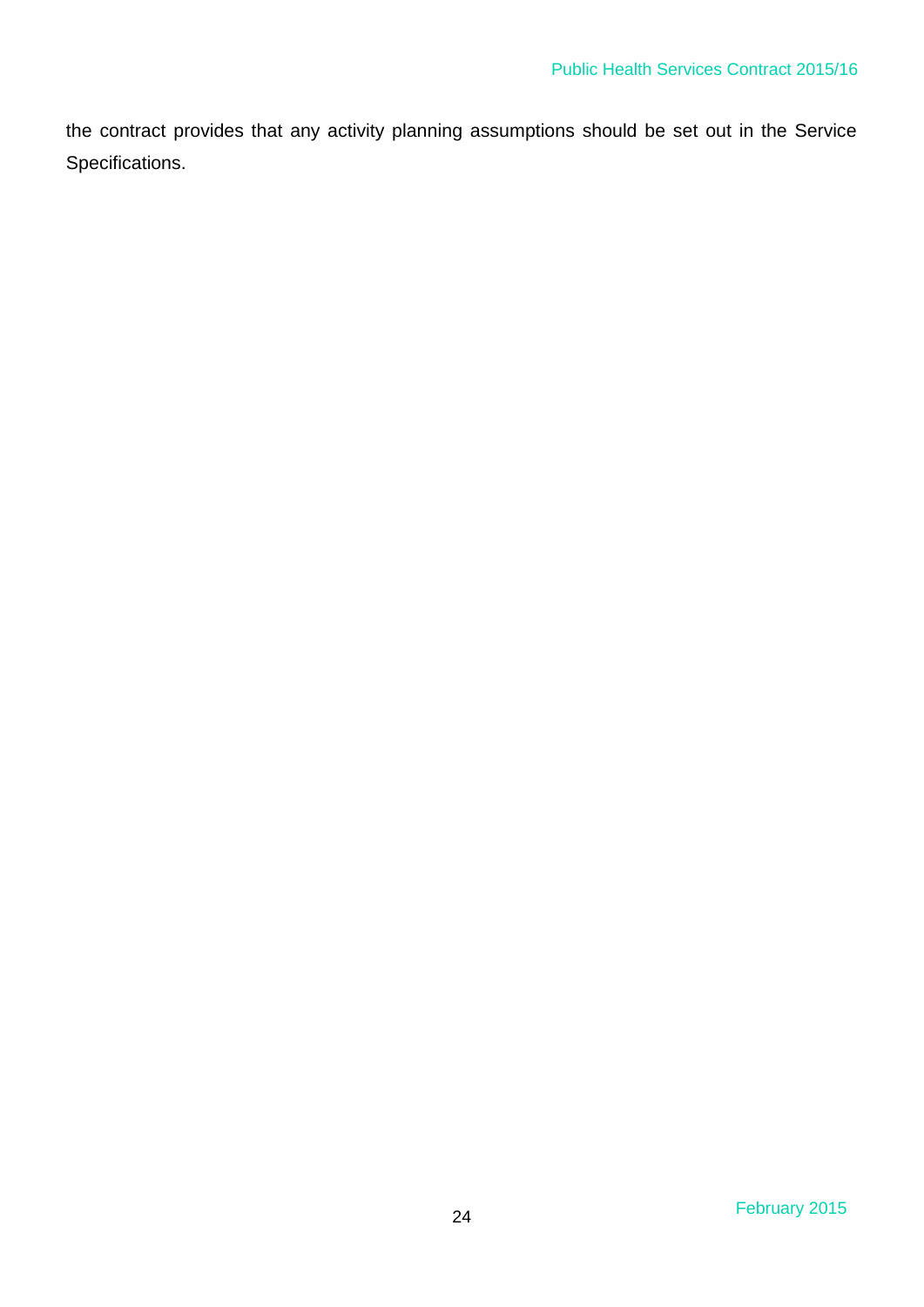# Contract Controls

#### Default and Contract management

The Contract should enable commissioners and providers to agree the rules and expectations of their agreements and set out the methods of dealing with the consequences of failure.

We would expect that parties would seek to resolve any issues arising on a day to day basis without resorting to the terms of the contract. Commissioners should continue to maintain a mature and regular dialogue with providers in order to resolve any issues. However parties need certainty about the consequences of failure to comply with the terms of the contract.

Clause B28 gives the commissioner a fast route to manage the contract, without going through the contract management procedure set out in clause B29, where there has been a breach of the provisions of the contract, which the commissioner reasonably considers to be a material breach. The commissioner can

- require the provider to prepare a service improvement plan outlining how the breach will be remedied
- suspend the affected service
- terminate the affected service, but without terminating the whole contract.

It is not possible to define what would constitute a material breach in the contract because this would be determined on a case by case basis.

Clause B29 on Contract Management sets out a clear process for identifying and remedying performance problems or breaches of contractual requirements.

Where the parties have agreed a consequence in relation to a Provider failing to meet a Quality Outcomes Indicator set out in Appendix C, then the Authority can exercise that consequence immediately without undergoing the contract management process outlined below.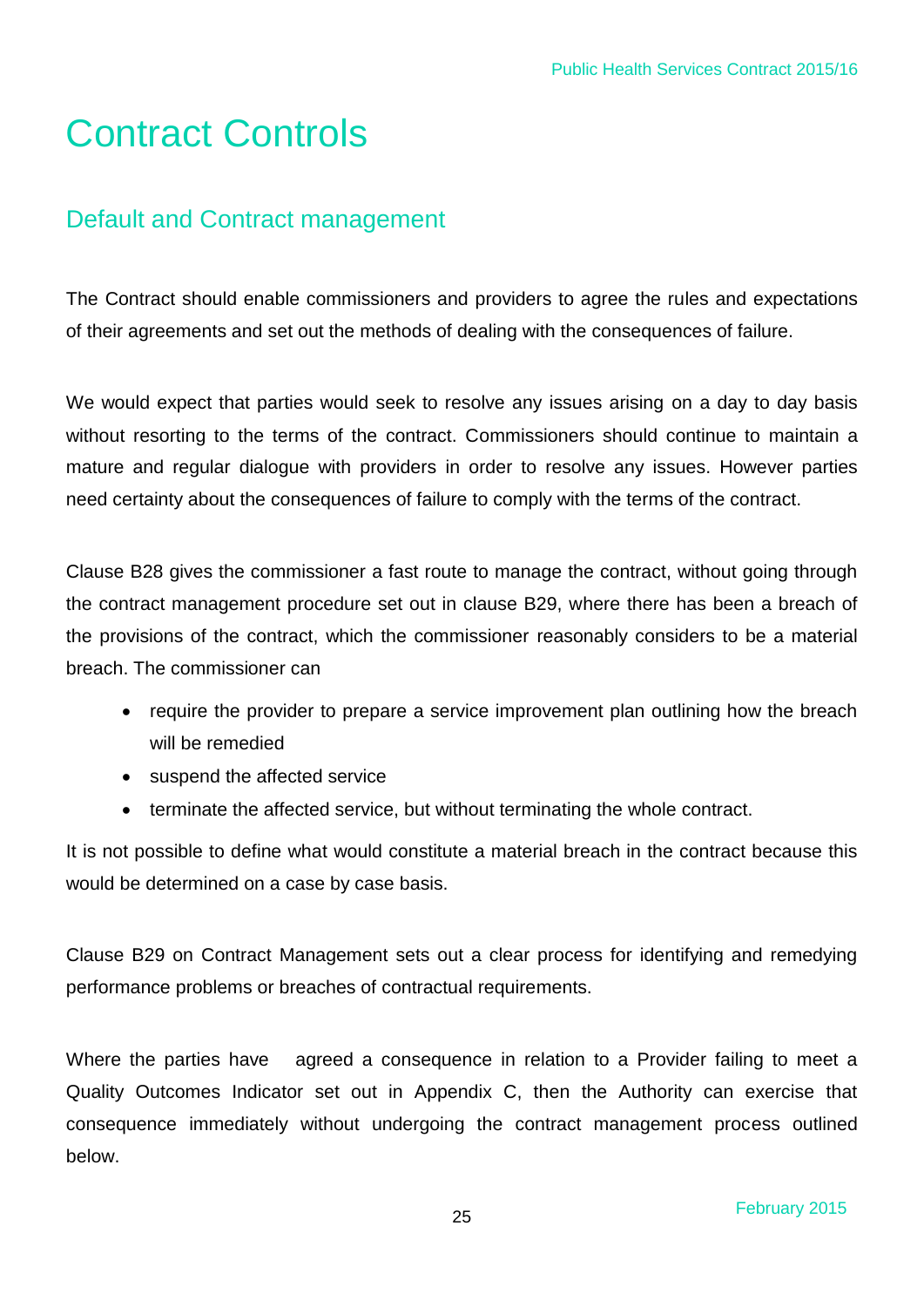The contract provides a number of stages to the contract management process which are

- Issue of a contract query notice where a party has a query about the performance, or non-performance of the other party's obligations under the contract
- $\bullet$  Issue of an Excusing Notice where the party receiving the notice believes the contract query is unfounded. If this party issuing the contract query accepts the explanation they must withdraw the contract query notice
- Meeting to discuss the contract query where the contract query notice has not been withdrawn.

At the Contract Management Meeting the parties must agree either:

- that the contract query notice is withdrawn, or
- to implement a Remedial Action Plan, or
- to conduct a Joint Investigation

Where the parties agree to conduct a Joint Investigation, they must agree a joint investigation report which should include a recommendation either to:

- close the contract query, or
- agree and implement a Remedial Action Plan

The contract also sets out the consequences for failing to agree or breaching the Remedial Action Plan. Where the Provider breaches a Remedial Action Plan, the Authority may withhold a percentage of the monthly charges for each milestone that is not met but must pay any withheld payment once the breach has been rectified. The Authority may permanently retain withheld sums where the breach is not rectified within the timescales set out in clauses B29.26 or B29.27 as appropriate. Both of these consequences are options that are available to the Authority under the terms of the contract, they are not required to withhold or retain payment.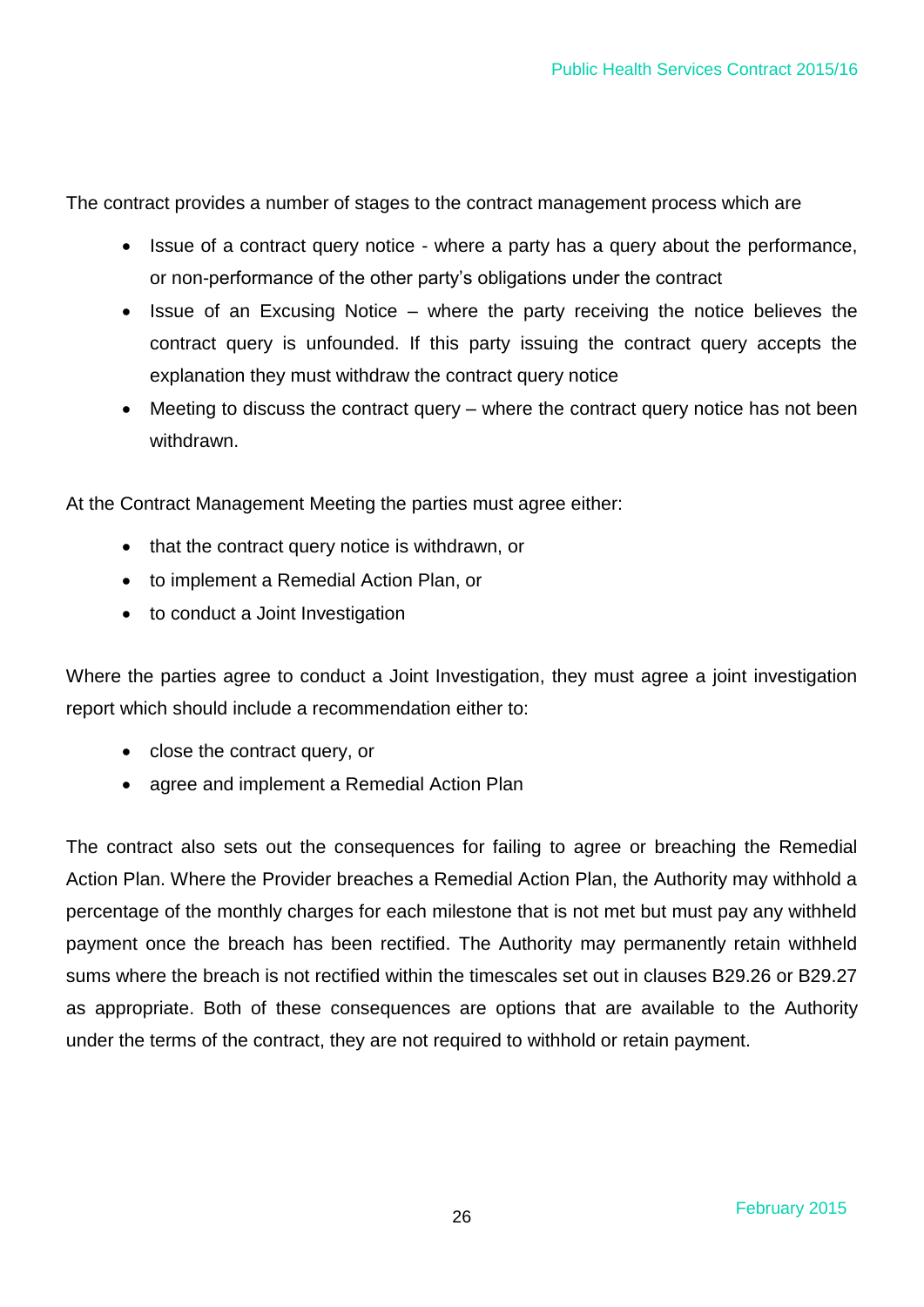## Suspension and Termination

Clause B31 sets out circumstances for Suspension Events which allow the Authority to suspend any affected Service.

Clause B32 sets out the rights of the parties to terminate the contract.

Either party may voluntarily terminate the contract on service of notice and the contract suggests that 12 months written notice should be given. However, this notice period can be decided locally.

Clause B32 also sets out the circumstances in which the commissioner can terminate the contract with immediate effect by written notice to the provider.

#### Dispute Resolution

Clause B30 and Appendix M set out a process for dispute resolution. However, the parties can agree an alternative process for dispute resolution where locally required which must be set out in Section C Special Conditions.

The dispute resolution process set out in Appendix M has three stages: negotiation, mediation and then Expert Determination if the Dispute still remains unresolved. The decision of the Expert is final and binding. Appendix M sets out suggested time periods for each stage of the process but these can be amended locally.

#### Variation

Under clause B22, either party can request a variation to the contract. The contract suggests an initial time period of 30 business days to negotiate the variation, but commissioners can change this if they wish. If the parties fail to agree a proposed variation within the agreed timescales,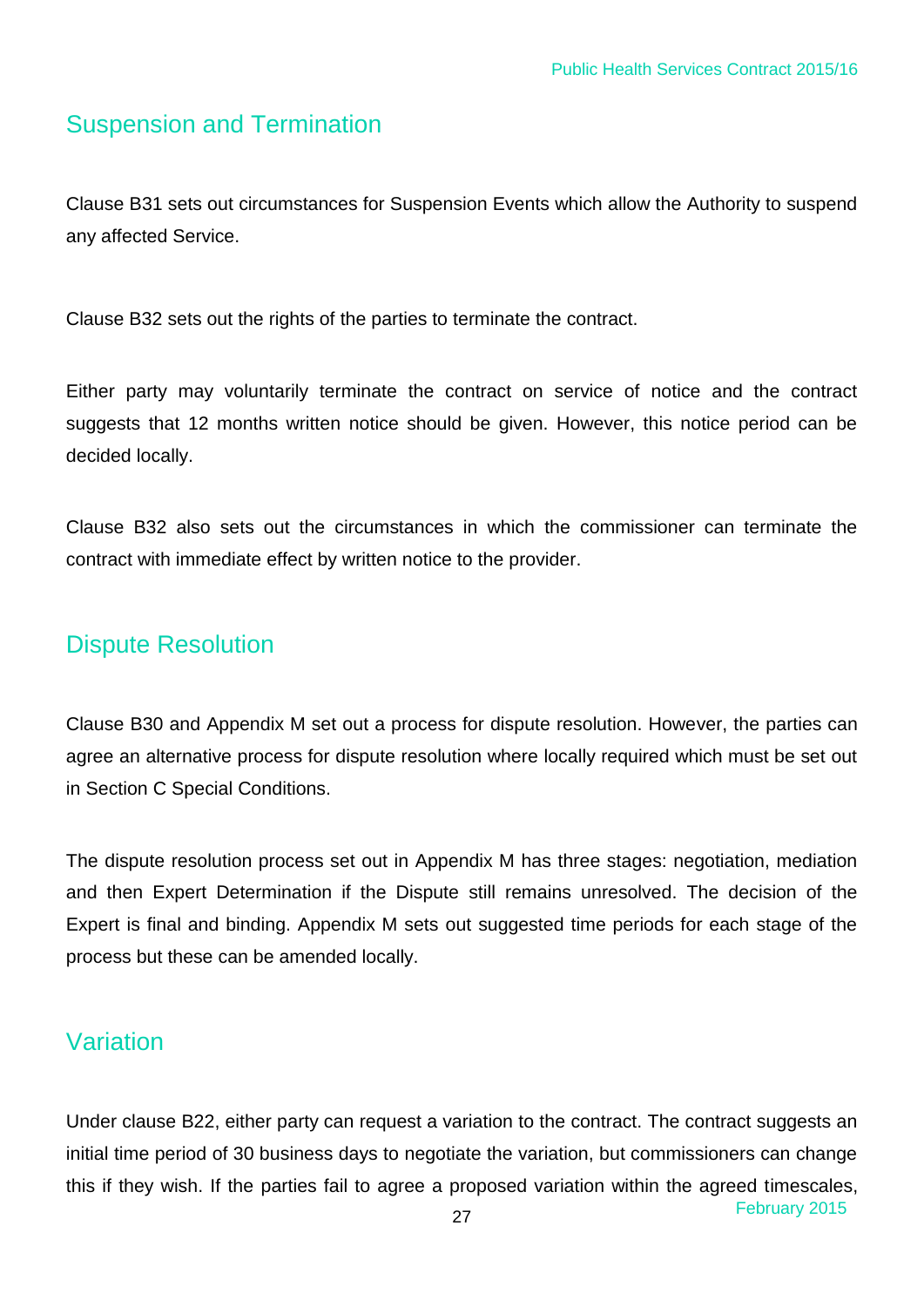the contract will continue as if the variation was not sought**.** Where a variation is agreed by the parties, it will not be effective unless it is agreed in writing by both parties. The agreed variation should also be recorded in Appendix L.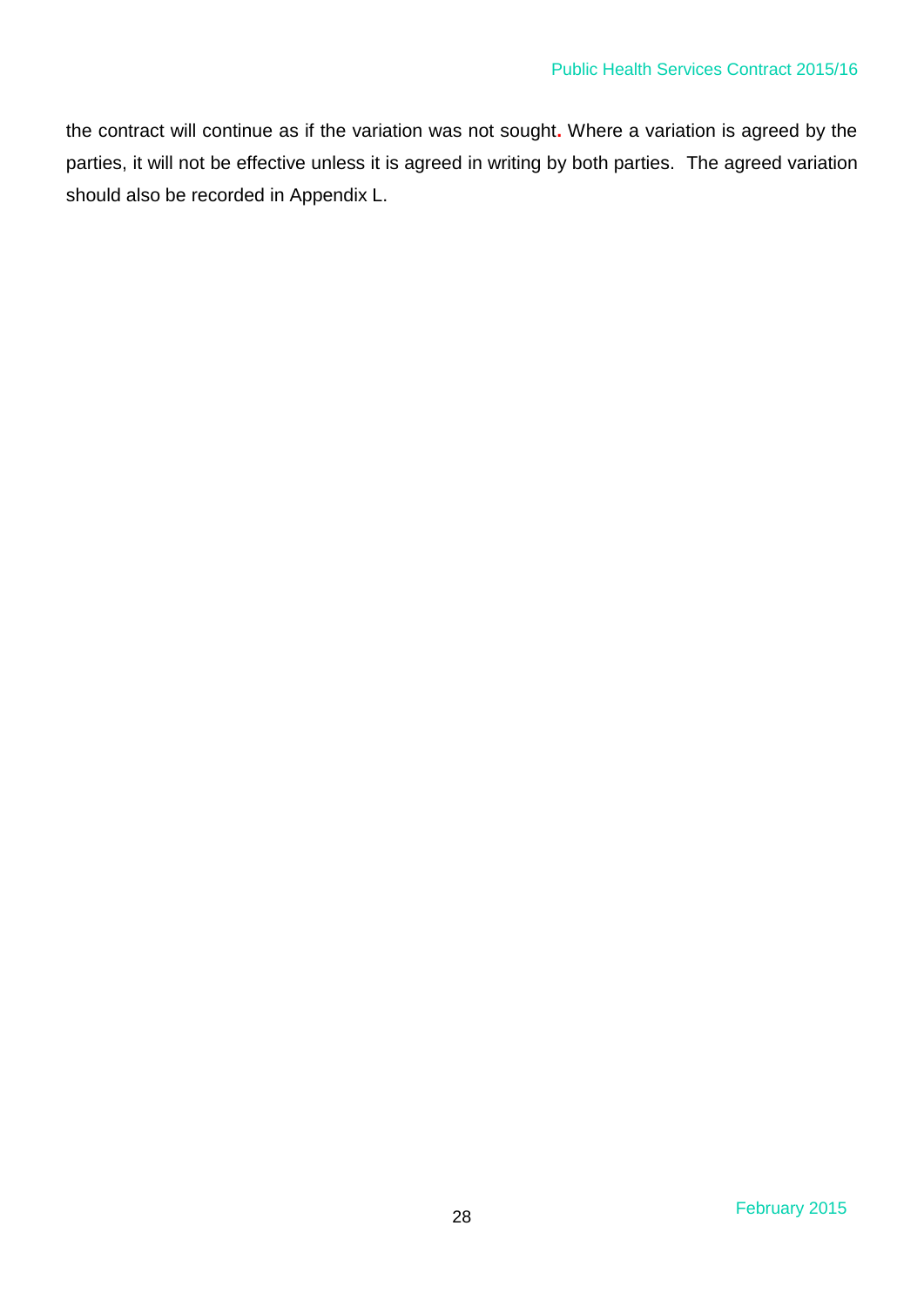## Information requirements

Good quality information is essential to enable providers and commissioners to monitor their performance against the contract. It is important for the Authority to identify what is really needed as data requirements will impact directly on the provider and reduce the available spend on services. The Authority will therefore have an interest to ensure that data requirements are kept to a reasonable level. The following principles may guide the provision of information and are a useful mechanism to support contract management:

- the provision of information should be used for the overall aim of high quality service user care
- the parties should recognise that some requests for information may require system improvements over a period of time
- requests for information should be proportionate to the balance of resources allocated between clinical care and meeting commissioner requirements
- information provided should be of good quality

Under Clause B14, the information requirements that need to be provided by the Provider should be set out in Appendix H. Appendix H should include the:

- manner, frequency and timescales for provision of information, and
- consequences of failure to comply with Appendix H and clause B14.

However, even where an information requirement is not set out in Appendix H, the Authority may still be able to obtain it, as under the contract it may request any other information it reasonably requires in relation to the contract.

Information requirements should be determined by what is necessary for providing an overview of the key outcomes relating to the service and associated quality outcomes indicators. However, the level of detail contained in the service specifications and the data requirements requested should be proportionate to the service(s) being commissioned.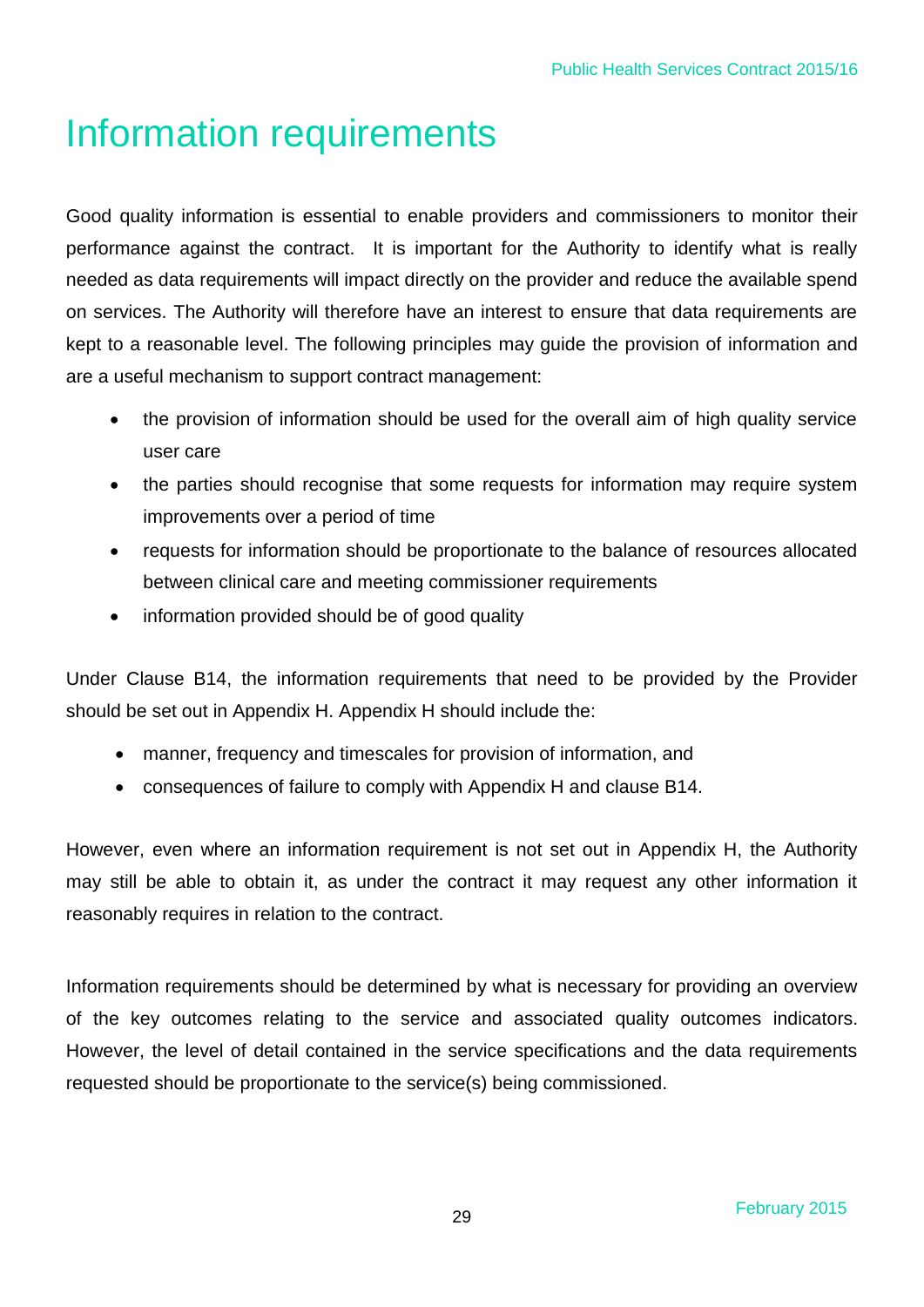#### Service User Health Records

Under clause B13 the provider must create, maintain, store and retain service user health records for all service users. Providers should manage and retain and destroy service user data in accordance with the law and comply with any applicable guidance. Clause B13.2(a) provides that the provider must use health records solely for the purposes of its obligation under the contract and under clause 13.2(b) the provider must give the service user full and accurate information about their treatment. Where appropriate and required by guidance, service user's NHS number should be identified in their service user health records.

All organisations which could have access to patient identifiable data should have a Caldicott Guardian and this is required by clause B13.3 of the contract. The role of the Caldicott Guardian is advisory, providing a focal point for confidentiality and information sharing issues and the management of service user information at Cabinet level.

A drafting note has been added to ensure that dependent on the nature of the contract, any additional information governance and data ownership requirements should be included.

#### Data Protection

Under the Data Protection Act 1998 (DPA) all providers and commissioners should manage service user identifiable data in accordance with the law and put in place appropriate controls to ensure the accuracy and traceability of any information stored on systems are designed to protect the confidentiality of service user information. This is reflected in clause B37 and the parties to the contract should help each other, as appropriate, to comply with the provisions of the DPA.

Where the provider is acting as a Data Processor on behalf of the Authority, under clause B37.2 the provider shall only process personal data necessary to perform its contractual obligations and in accordance with any instruction given by the Authority, and ensure it has put in place the appropriate technical and organisational measures against unauthorised or unlawful processing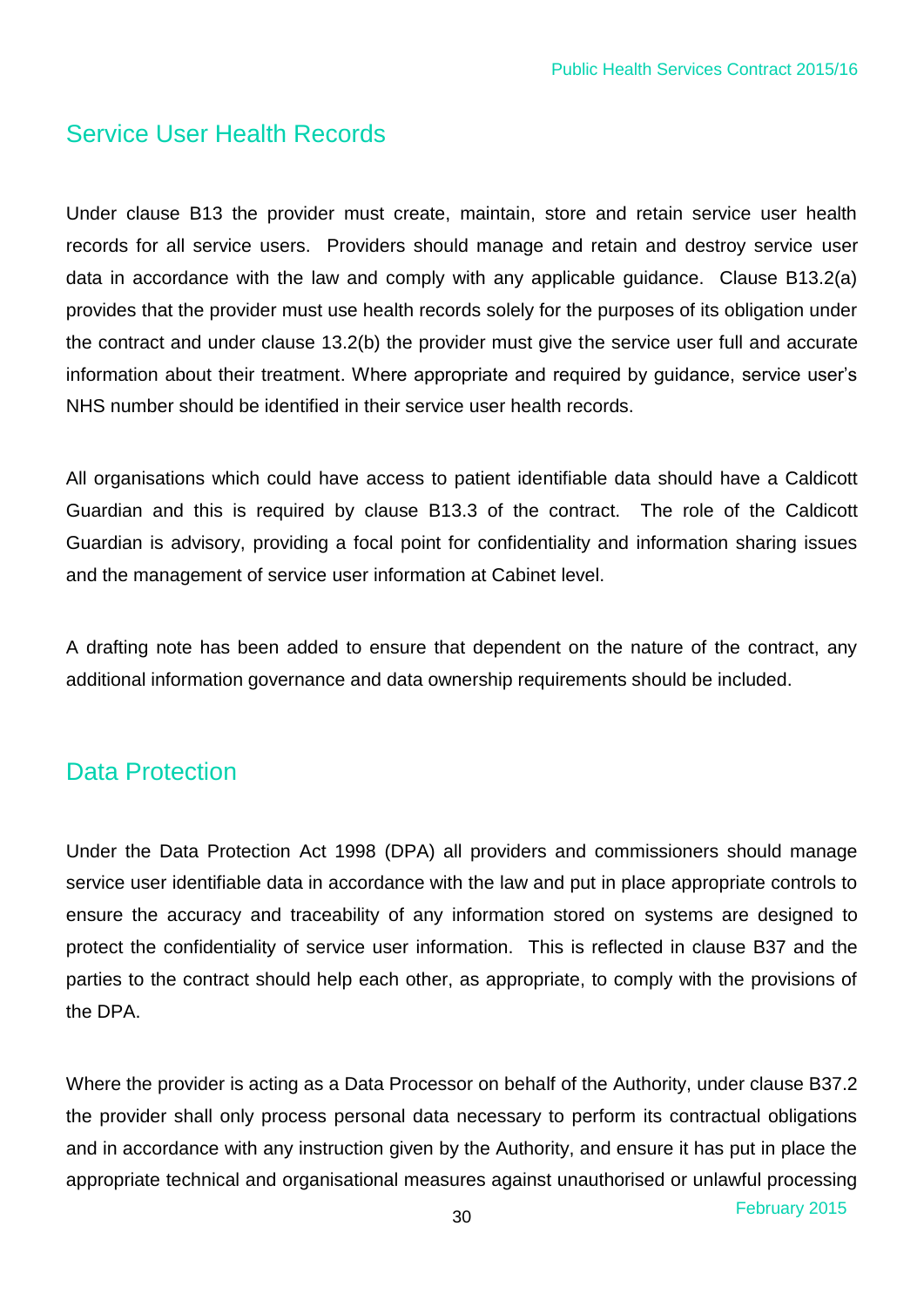of the data. The provider must also supply the Authority with the information required in respect of harm that may be suffered by a service user whose information has been affected by a breach of the DPA and, under clause B37.2(f), promptly notify the Authority of any breach of the security measures to protect personal information. The provider is obliged under clause B37.2(g) to ensure it is not omitting to do anything knowingly or negligently which places the Authority in breach of the provisions of the DPA.

The provider must supply the Authority under clause B37.2(d) with any information it reasonably requests to satisfy the Authority that it is complying with the DPA.

Under clause B37.3(c) the provider must take steps to ensure its staff are competent to handle personal data and are properly trained in data protection and clause B37.2(e) requires the provider to promptly notify the Authority of any requests to disclose or gain access to personal data.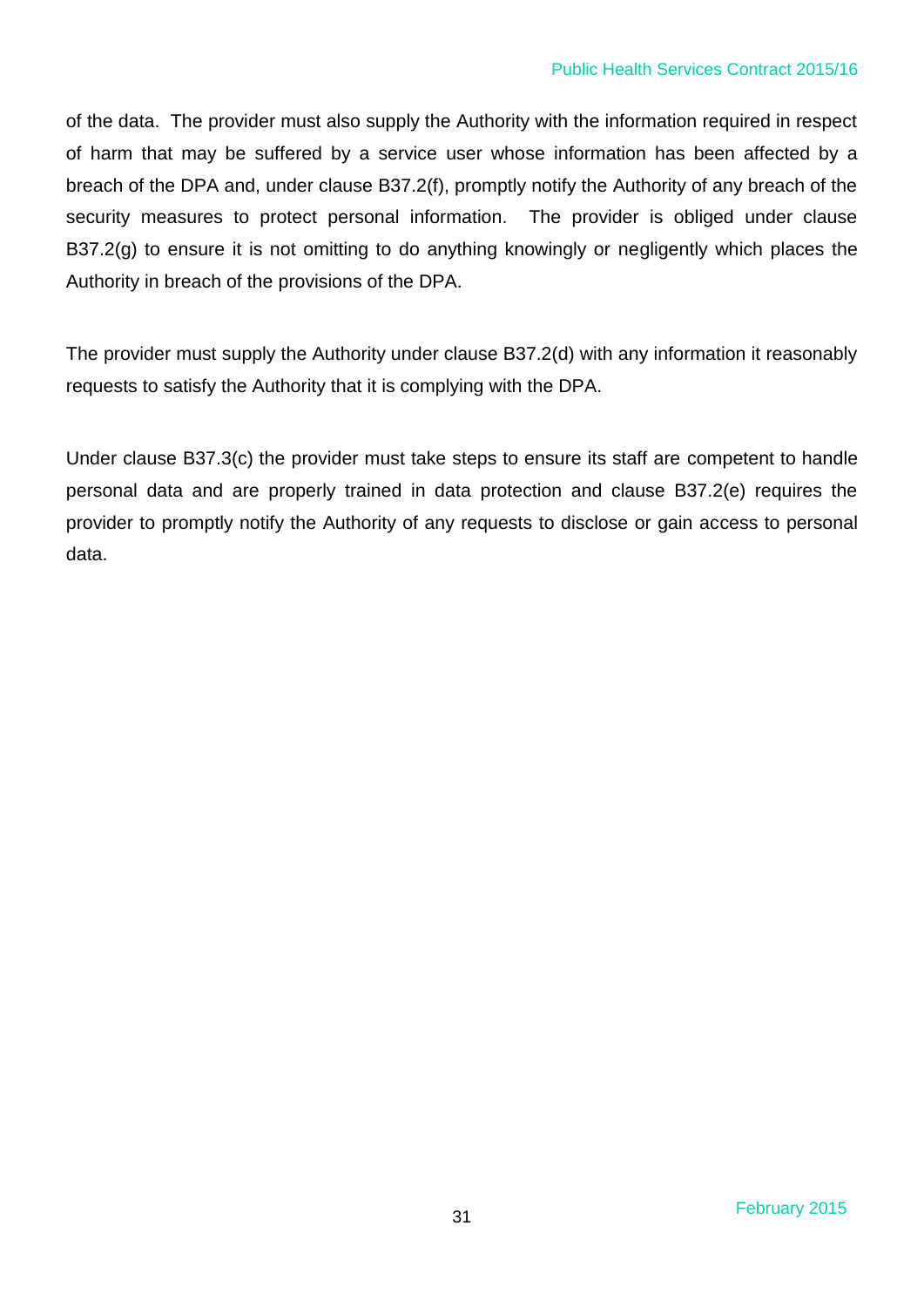# Standard legal clauses

The public health services contract also covers the standard legal clauses. A brief overview of some of those clauses is included in this chapter.

#### Entire Contract

We have included the entire contract clause in Section A. It is likely that some of the existing public health contracts, previously operated by Primary Care Trusts, would have transferred to the relevant local authority under a Transfer Scheme. Clause A6 makes it clear that the public health contract constitutes the entire agreement between the parties in relation to the services being commissioned. It however recognises that similar services may have transferred to a local authority by virtue of a Transfer Scheme and therefore accepts that the public health contract will not be the definitive contract in relation to the commissioned services until the services are provided under the public health contract.

#### **Insurance**

Clause B27 requires providers to effect and maintain insurance covering the matters set out in the Service Specifications and requires that a copy of the insurance be provided to the Authority, if requested.

In the Annex to this guidance we have provided an alternative clause for insurance which allows the commissioner to set out the levels of cover for the different types of insurance. However commissioners should consider proportionality and the impact on the VCSE sector when deciding what level to set cover.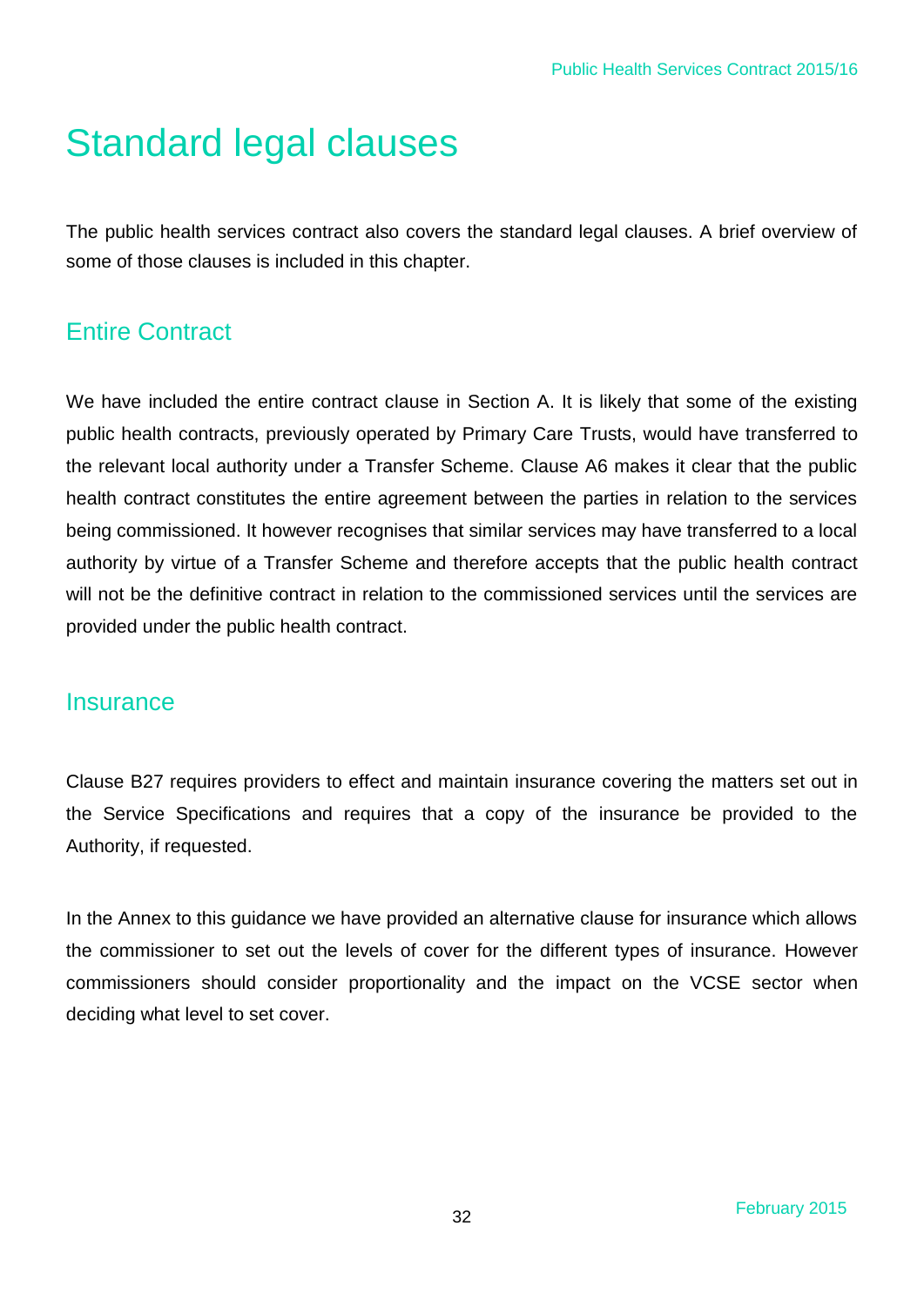#### Limitation of Liability

Clause B26 sets out a standard limitation of liability provision. In the Annex to this Guidance we have set out an alternative clause which allows the parties to set a limit on the provider's total liability to the Authority.

#### Audit and Inspection

Under clause B24, the provider must allow the Authority and organisations such as CQC and local Healthwatch reasonably to enter its premises for inspecting and observing the facilities and/or the provision of services. The provider must also provide reasonable information relating to the provision of the services. However, the provider can refuse a request for entry where the service or dignity of the service user may be affected.

These provisions also extend to any sub-contractor so the onus would be on the to ensure that any sub-contract contains clauses to this effect.

#### Assignment and Sub-contracting

Sub-contracting is often a useful mechanism for enabling smaller organisations and VCSEs to deliver public health services.

Clauses 23 allows the provider to assign, transfer or subcontract its rights or obligations under the contract, provided it has the written consent of the commissioner to the appointment of the sub-contractor and the commissioner approves the sub-contracting arrangements.

Where sub-contracts are put in place, the provider remains accountable to the commissioner for the performance of the contract and for the performance of its sub-contractors. The subcontract should therefore impose obligations on the sub-contractor on the same terms as those imposed on the provider.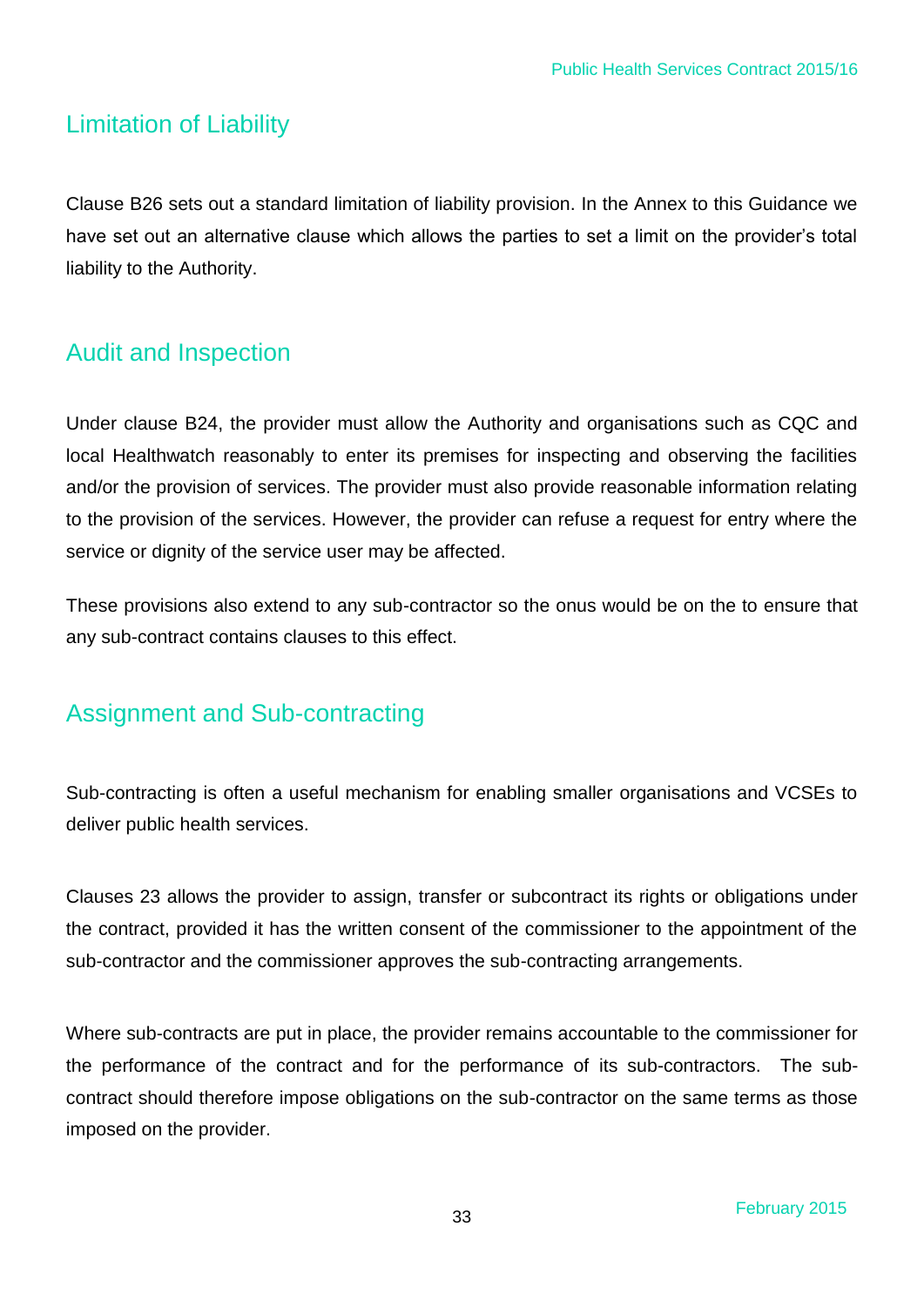The commissioner may assign, novate or otherwise dispose of its rights and obligations under the contract without the consent of the provider.

#### **Staff**

Clause B7 sets out the staffing arrangements and contractual obligations on the provider. It requires that the provider's staff are appropriately qualified, trained and experienced and capable of providing the services. It also requires that where applicable staff are registered with appropriate regulatory bodies and receive continuous professional and personal development.

Clause B7.4 sets out the obligations on providers of public health services to co-operate with the Secretary of State for Health's duty to secure an effective system for the planning and delivery of education and training of the health and public health workforce. This duty has been delegated to Health Education England and its local committees Local Education and Training Boards (LETBs) who co-ordinate workforce planning and education and training activity. It is not the intention to place new burdens on providers and HEE will ensure that any requirements placed on providers are proportionate and fair. It is important that all providers of public funded services are represented by LETBs and where required, they are able to participate in the education and training system. Being part of LETB will mean different things for different providers depending on the nature of service they deliver and the level of involvement they are expected to have in education and training activity. As a minimum, it is expected that all providers will support their LETB in understanding the make-up of the existing workforce and in planning the future workforce.

#### Equalities Duties

Clause B5 sets out the obligations on commissioners and providers in respect of the Equality Act 2010. The obligations apply regardless of whether the provider is a public authority for the purposes of section 149 of the Equality Act 2010.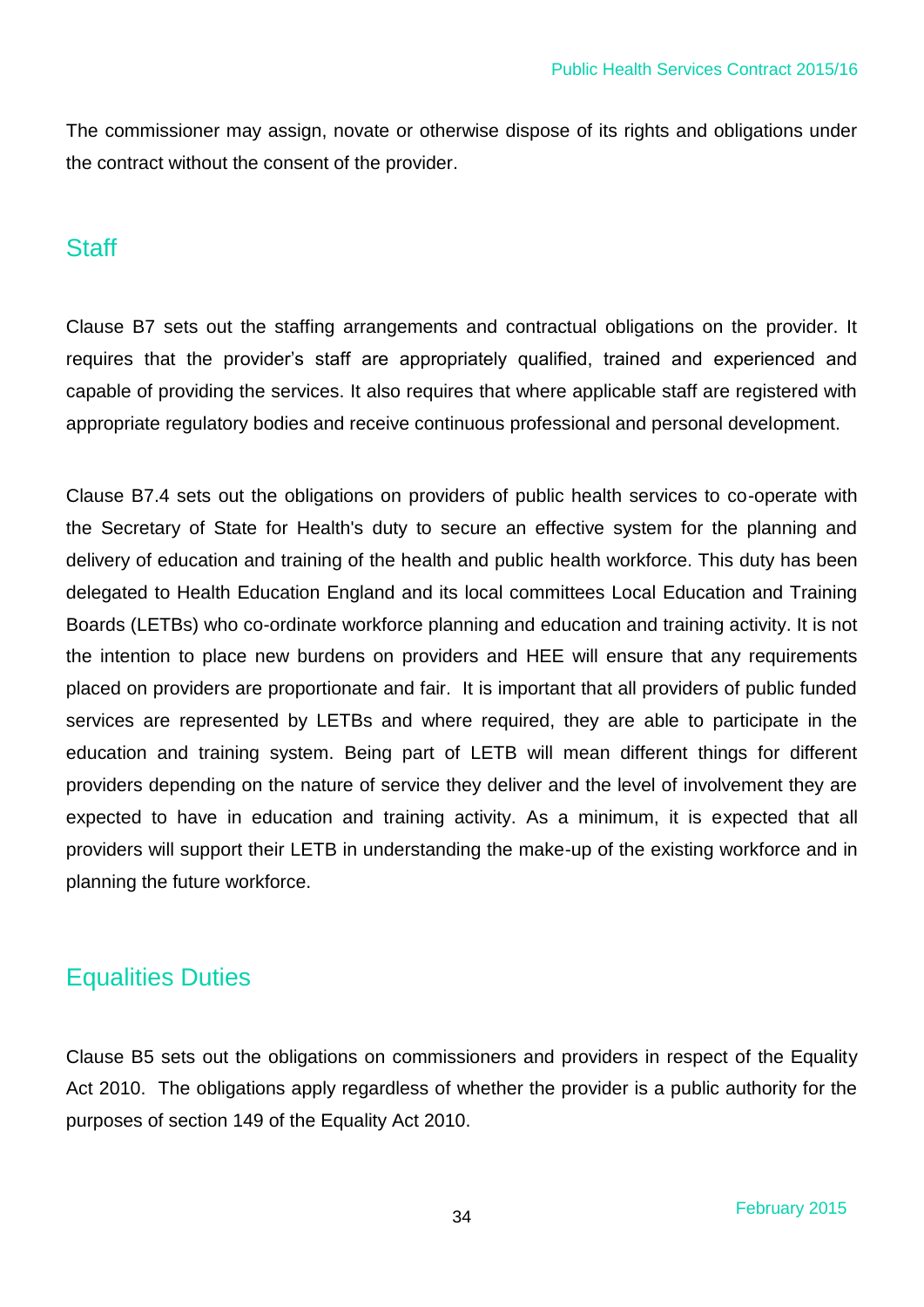## Safeguarding Children and Vulnerable Adults

Clause B10 asks that providers must adopt safeguarding policies that comply with the Authority's safeguarding policy, and if necessary participate in the development of any local multi-agency plans. The safeguarding policy should be appended at Annex F.

## Freedom of Information and Transparency

The Freedom of Information Act  $2000^{10}$  (FOIA) created a public right of access to information held by public authorities. Clause B38 reflects the provisions of the FOIA on the contracting parties. The Contract should be published along with any other provisions which are subject to the FOIA. Clause B38.7 asks that information about the monthly expenditure under the contract should be disclosed on the Authority's website, together with the name of the provider.

#### **Publicity**

Clause 45 requires that neither the Provider nor its staff make any press announcements in relation to the Contract without the prior written consent of the Authority.

#### **Consent**

l

Service users should be given sufficient information by providers, in a way that they are able to understand, to enable them to make informed decisions about their care. Clause B12 requires Providers to publish, maintain and operate a service user consent policy.

## Counter-Fraud and Security Management

<sup>&</sup>lt;sup>10</sup> http://www.legislation.gov.uk/ukpga/2000/36/contents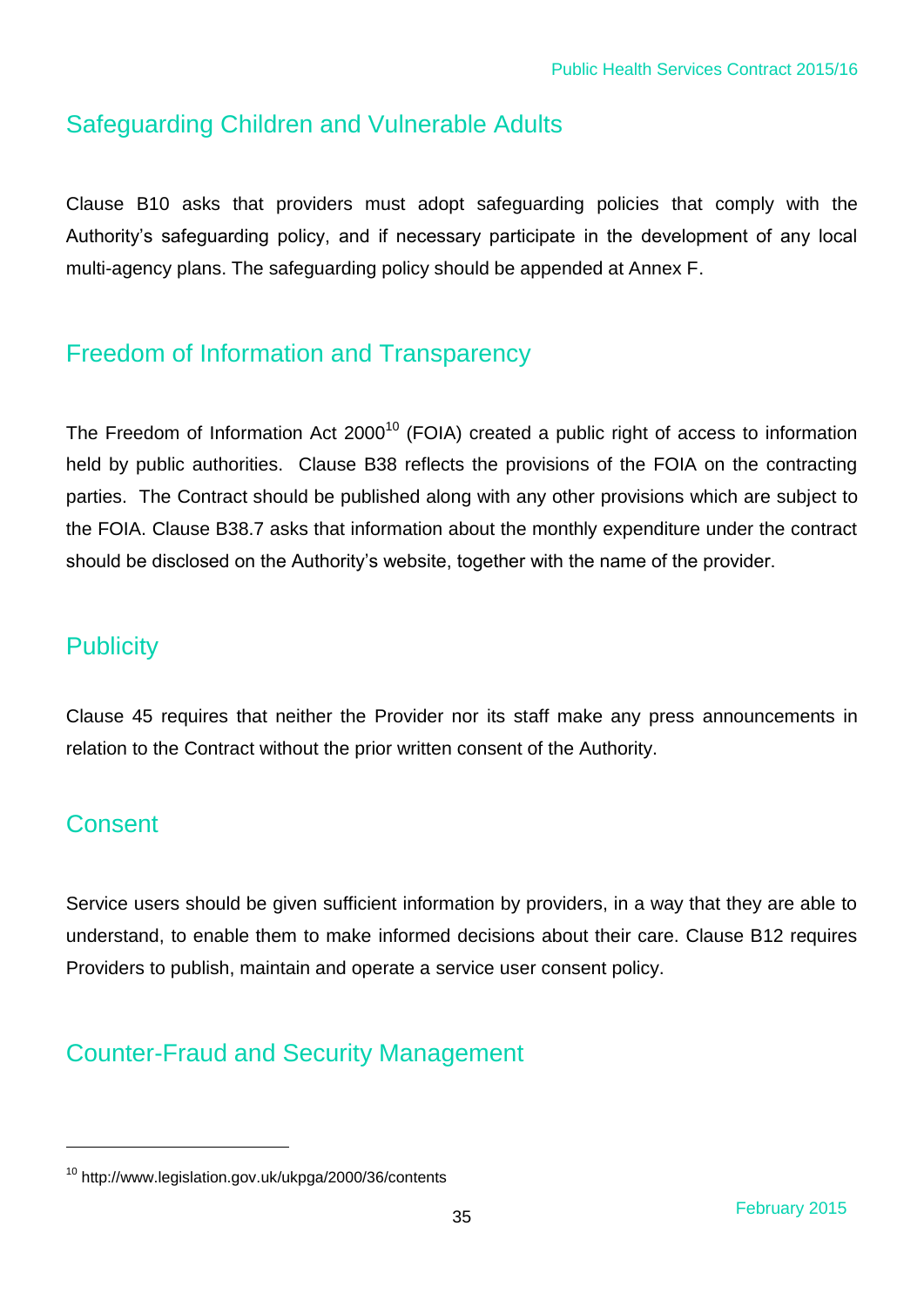Under clause B35 the provider must put in place and maintain appropriate counter fraud and security management arrangements. The provider must notify the commissioner if they suspect fraud has occurred, is occurring or is likely to occur. If the provider, or its staff, commits fraud the commissioner, under clause B35.4 has the right to terminate the contract by written notice with immediate effect.

#### Business Continuity

Under clause B34 the Provider is required to maintain a business continuity plan and to inform the commissioner as early as possible when that plan is activated.

#### Co-operation

As well as the requirement for the parties to act in good faith towards each other, clause B20 sets out the provider's obligations to co-operate and liaise appropriately with other parties including third party providers, primary, secondary and social care services. This should ensure a high standard of care and continuity of service for the Service User.

## **Confidentiality**

Clause B36 sets out the rights of the parties in relation to confidential information that they disclose or receive but does not limit the Public Interest Disclosure Act 1998<sup>11</sup> which protects individuals who disclose certain types of information in the public interest (whistle blowing).

## Prohibited Acts

l

<sup>&</sup>lt;sup>11</sup> http://www.legislation.gov.uk/ukpga/1998/23/contents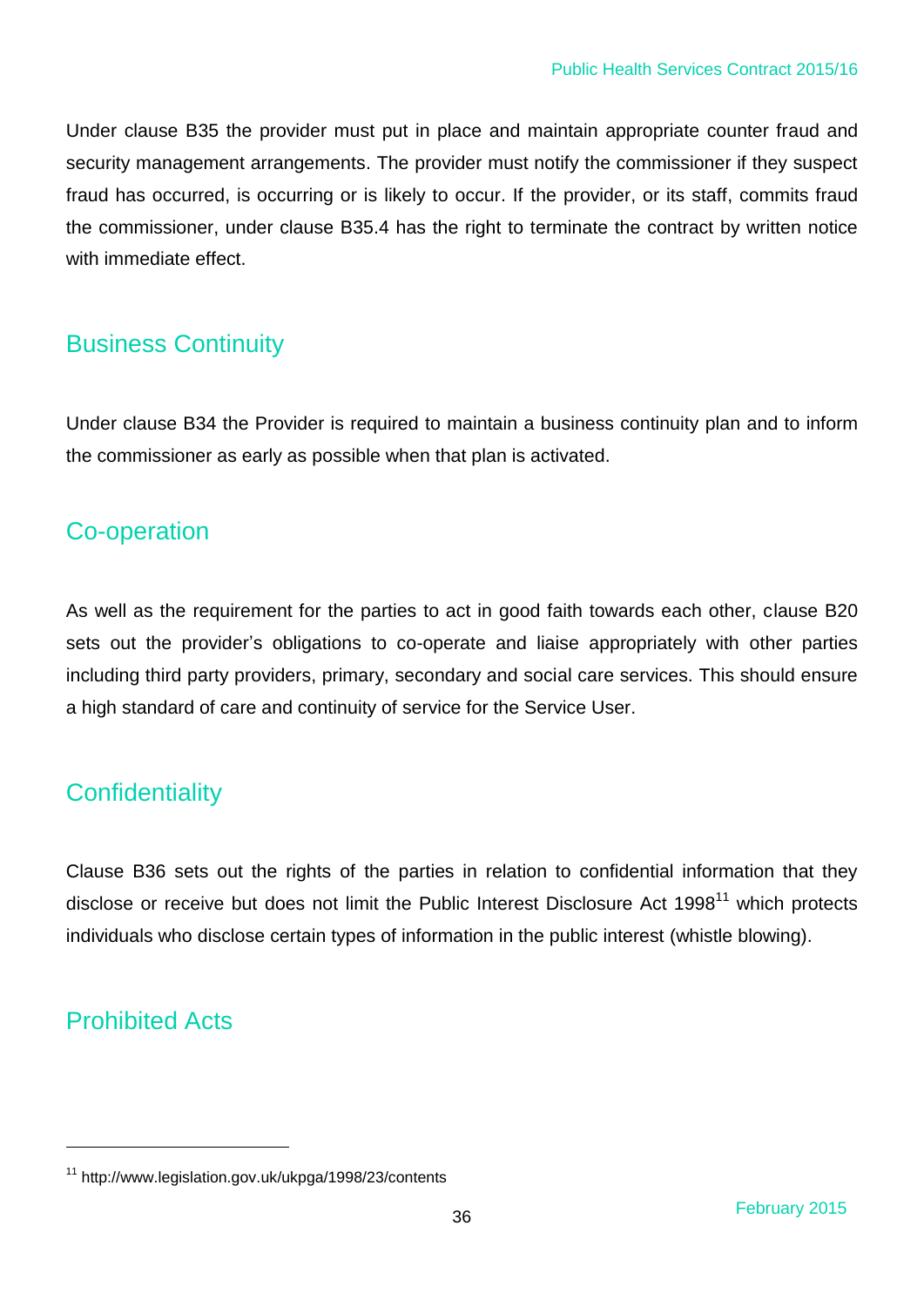Clause B39 sets out which acts make up Prohibited Acts for the purpose of the Contract. Where prohibited acts or offences under the Bribery Act 2010 have been committed, the clause sets out the rights of the non-defaulting party.

#### Force Majeure

The applicable provisions where a party is, or claims to be affected by an event of Force Majeure are set out in Clause B40. The definition of Force Majeure, in Appendix O, gives some examples of what could, and what would not, constitute an event of Force Majeure.

## **Equipment**

Under clause B15, the Provider needs to ensure it has the appropriate equipment to supply the services.

Further optional standard legal clauses are provided in the Annex. These could be used in Section C of the contract and include provisions on

- Extending the Duration of the Contract
- Limitation of Liability (alternative clause)
- Insurance (alternative clause)
- Contract Binding on Successors
- Data Protection (alternative clause)
- Agency
- Human Rights
- Scrutiny Board
- Health and Safety
- Disclosure and Barring Service
- Branding Policy
- Conflicts of Interest
- Intellectual Property
- Change In Control